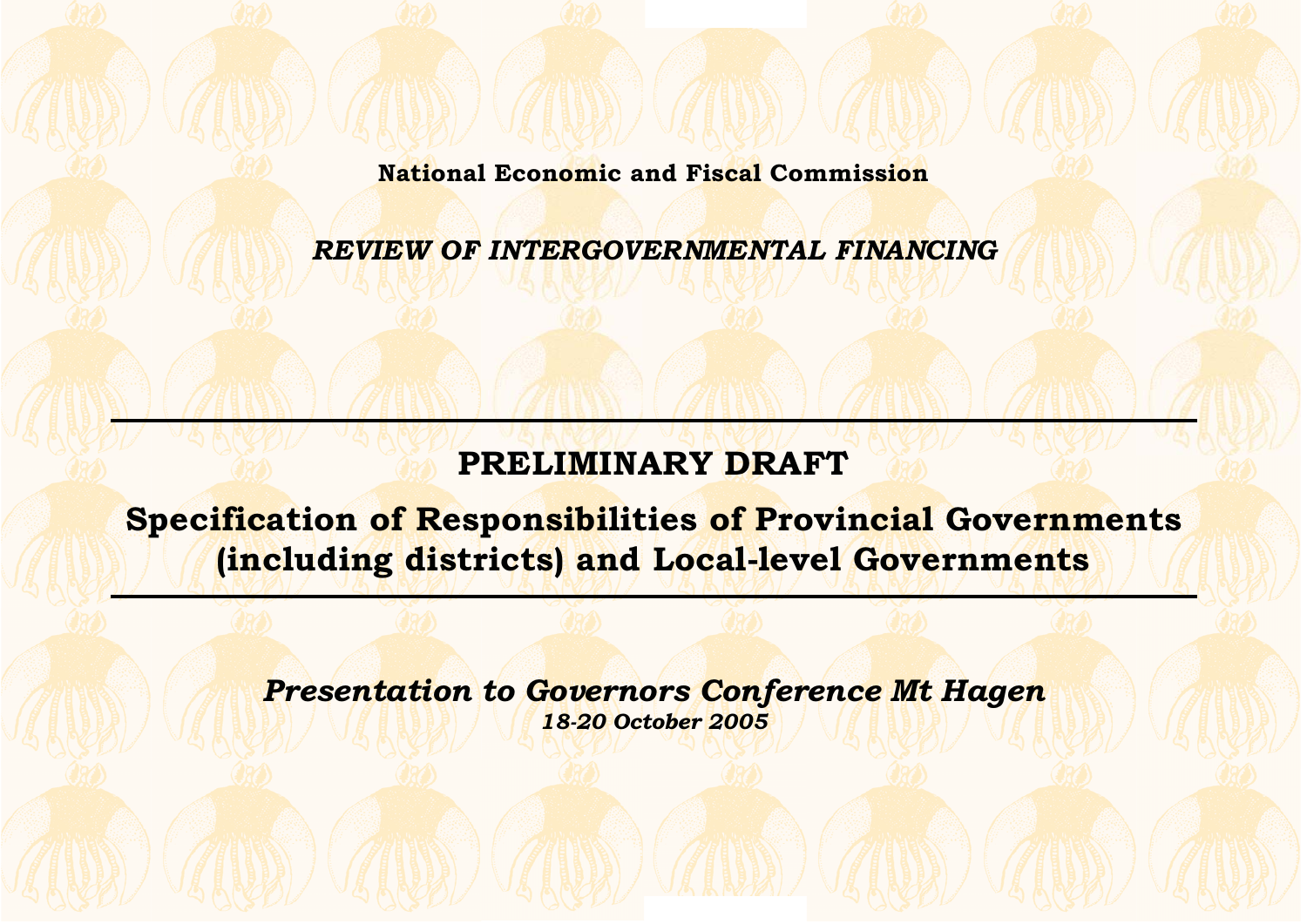## **Specification of Responsibilities of Provincial Governments (including** districts) and Local level Governments

## **Table of Contents:**

| $\frac{1}{1} \frac{1}{1} \frac{1}{1} \frac{1}{1} \frac{1}{1} \frac{1}{1} \frac{1}{1} \frac{1}{1} \frac{1}{1} \frac{1}{1} \frac{1}{1} \frac{1}{1} \frac{1}{1} \frac{1}{1} \frac{1}{1} \frac{1}{1} \frac{1}{1} \frac{1}{1} \frac{1}{1} \frac{1}{1} \frac{1}{1} \frac{1}{1} \frac{1}{1} \frac{1}{1} \frac{1}{1} \frac{1}{1} \frac{1}{1} \frac{1}{1} \frac{1}{1} \frac{1}{1} \frac{1}{1} \frac{$ |  |
|----------------------------------------------------------------------------------------------------------------------------------------------------------------------------------------------------------------------------------------------------------------------------------------------------------------------------------------------------------------------------------------------|--|
|                                                                                                                                                                                                                                                                                                                                                                                              |  |
|                                                                                                                                                                                                                                                                                                                                                                                              |  |
|                                                                                                                                                                                                                                                                                                                                                                                              |  |

NOTE: This document has been prepared by the National Economic and Fiscal Commission for the purposes of the Review of Intergovernmental Financing Arrangements. It represents the NEFC's findings as to the current distribution of responsibilities between different levels of government. The purpose of the document is to help ensure that funding for provincial and local governments is based on the responsibilities they are expected to perform. It is not final, and will be subject to further consultations with provincial governments and national agencies.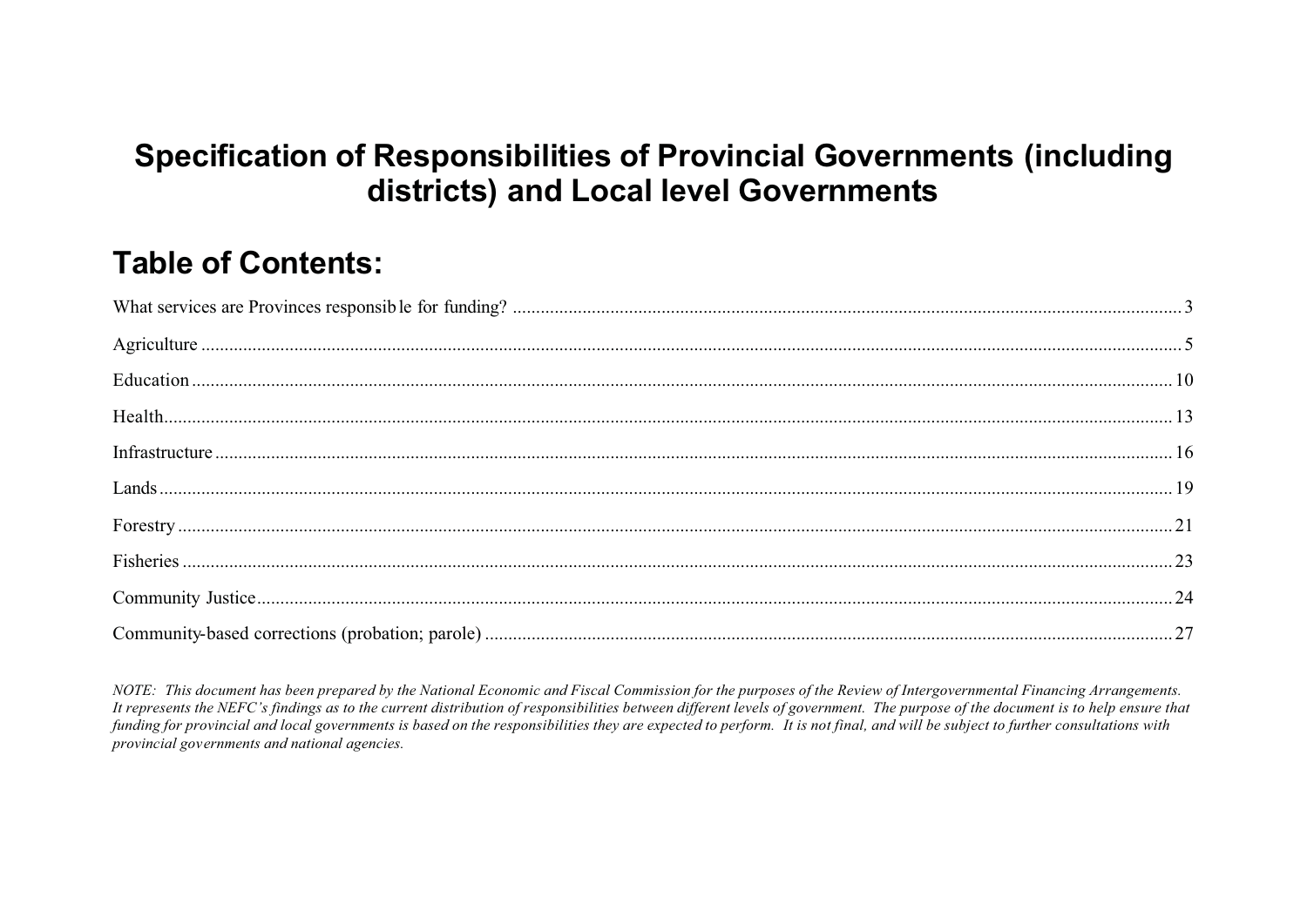### **What services are Provinces responsible for funding?**

A key principle of the proposed changes to intergovernmental financing is to **link funding to function.** In order to do this, NEFC has to make some assumptions about what services provinces, districts and LLGs are responsible for.

To determine what services Provinces are responsible for the NEFC initiated a *responsibility specification exercise (RSE).*

It was not possible to study in detail all sectors. Instead key sectors were chosen where:

- responsibility is split across different levels of government for example the national, district and provincial governments; and/or
- $\bullet$ there is significant resources at the provincial or district level.

We concentrated on the following key sectors:

- Agriculture and Livestock;
- Education;
- Health;
- Infrastructure;
- Lands and physical planning;
- Village courts and community based corrections
- Fisheries; and
- Forestry.

This was not a desk-based exercise. We realized that it was vital that this exercise must be a product of a collaborative, consultative process with all stakeholders. For each very specific function (for example, provision of family heath services), we asked a range of national officers: who do you think has the policy, implementation and funding responsibilities? We then traveled to selected provinces and asked provincial and district officers to give their opinions on the 'national view'.

The information collected about each sector was collated into a matrix that shows which level of government (National, Provincial, District or Local-level) is responsible for a particular function (for example, family health services). The following tables are a summary of those very detailed documents.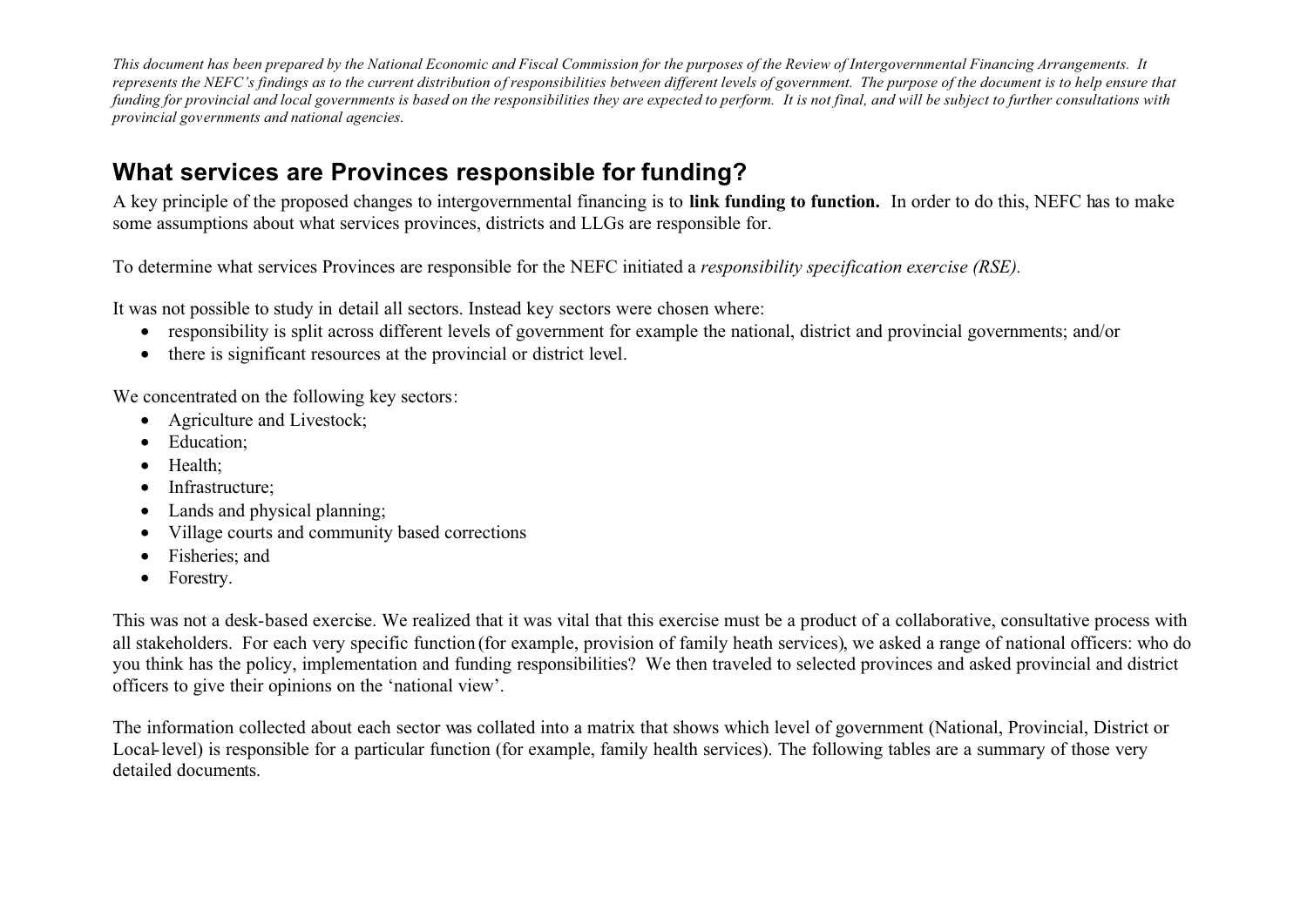The responsibility specification exercise is **not** a description of how responsibility **should** be shared between the levels of government. The exercise describes **how responsibility is shared at the moment**. Since this is subject to change and dispute, NEFC needs to continue consulting with line agencies and provincial governments.

Ultimately this exercise has allowed us to determine what Provinces are responsible for so that we can then determine the actual cost of providing those services.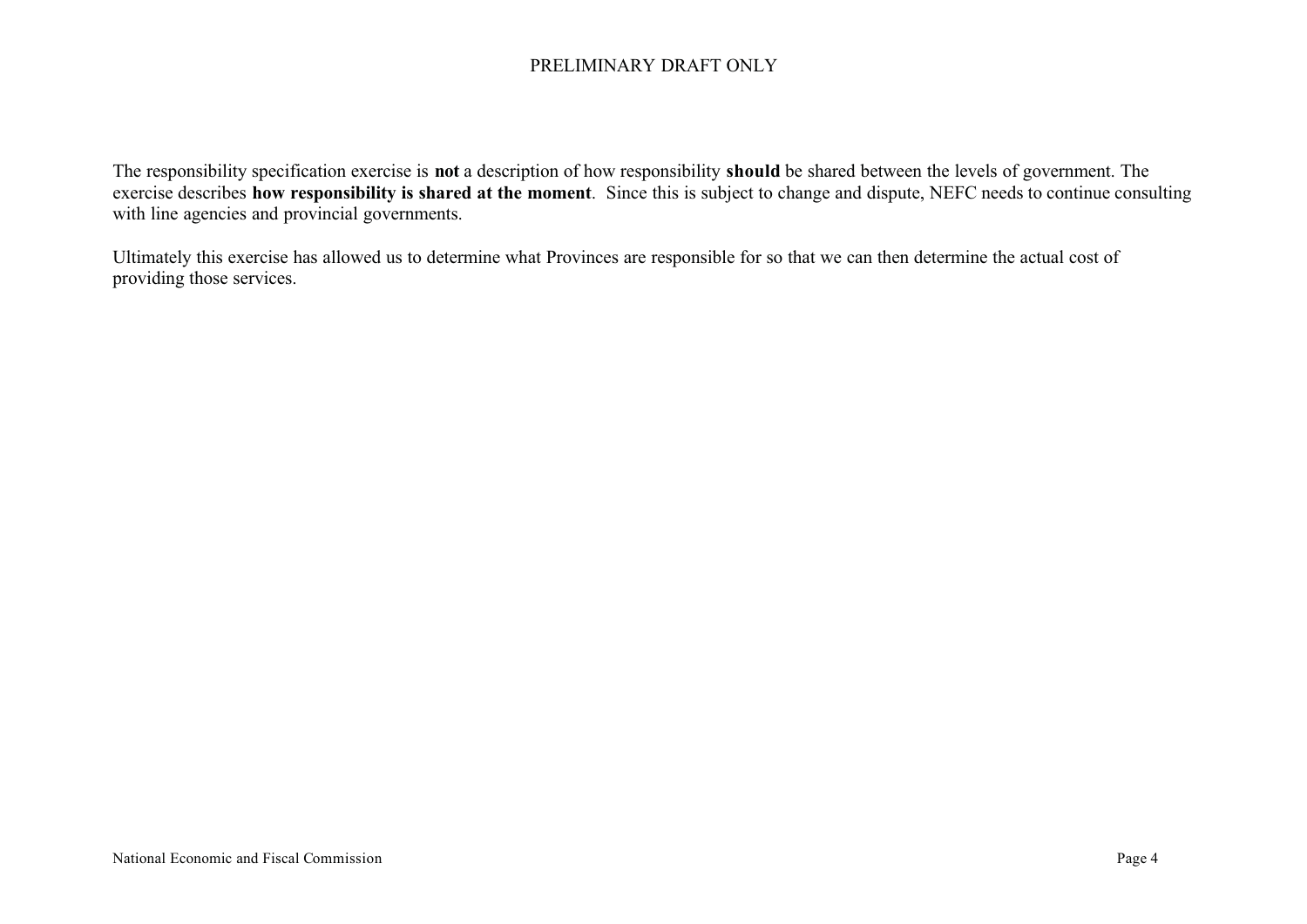### **Agriculture**

| <b>National</b>                                                                                                                                                                                                                                                                                                                                                                                                                                  | <b>Provincial/District</b>                                                                                                                                                                                                                                                                                                                                                                                                                                                                                                                                                                                                                                                                                                                                                                                                                                                                                                                        | Local                                                                                                                                  |  |
|--------------------------------------------------------------------------------------------------------------------------------------------------------------------------------------------------------------------------------------------------------------------------------------------------------------------------------------------------------------------------------------------------------------------------------------------------|---------------------------------------------------------------------------------------------------------------------------------------------------------------------------------------------------------------------------------------------------------------------------------------------------------------------------------------------------------------------------------------------------------------------------------------------------------------------------------------------------------------------------------------------------------------------------------------------------------------------------------------------------------------------------------------------------------------------------------------------------------------------------------------------------------------------------------------------------------------------------------------------------------------------------------------------------|----------------------------------------------------------------------------------------------------------------------------------------|--|
|                                                                                                                                                                                                                                                                                                                                                                                                                                                  | Policy development and implementation                                                                                                                                                                                                                                                                                                                                                                                                                                                                                                                                                                                                                                                                                                                                                                                                                                                                                                             |                                                                                                                                        |  |
| Commodity Boards and Corporations (Cocoa,<br>Kokonus Industri Korporation, Coffee Industry<br>Corporation, Oil Palm Industry Corporation,<br>Livestock Development Corporation, Spice<br>Industry Board) determine policy, guidelines,<br>levies<br>Nation Department Agriculture and Livestock<br>(NDAL) (Rubber Board) determines policy for<br>rubber, horticulture, food security, alternative<br>crops<br>NDAL overall monitoring of sector | Liaison with commodity boards in province; input into<br>operational and province specific policies and plans and<br>distribute to farmers (Cocoa, coconut, coffee, oil palm, rubber,<br>livestock, spice, horticulture, food security)<br>Develop Province policies for agricultural development in the<br>province (cocoa, coconut, coffee, oil palm, rubber, livestock,<br>alternative crops, spice, horticulture, food security).<br>Districts provide information and input into provincial policy<br>(cocoa, coconut, coffee, oil palm, rubber, livestock, alternative<br>crops, spice, food security)<br>District policies may be initiated through the JDP&BPC (major<br>crops coconut, coffee, oil palm, rubber, livestock, alternative<br>crops, spice, horticulture, food security)<br>Districts pay for fuel costs to distribute the information (cocoa,<br>coconut, coffee, oil palm, rubber, livestock, alternative crops,<br>spice | Local Planning<br>Committee makes input<br>into Oil Palm Industry<br>Corporation Board<br>Collects and distributes<br>some information |  |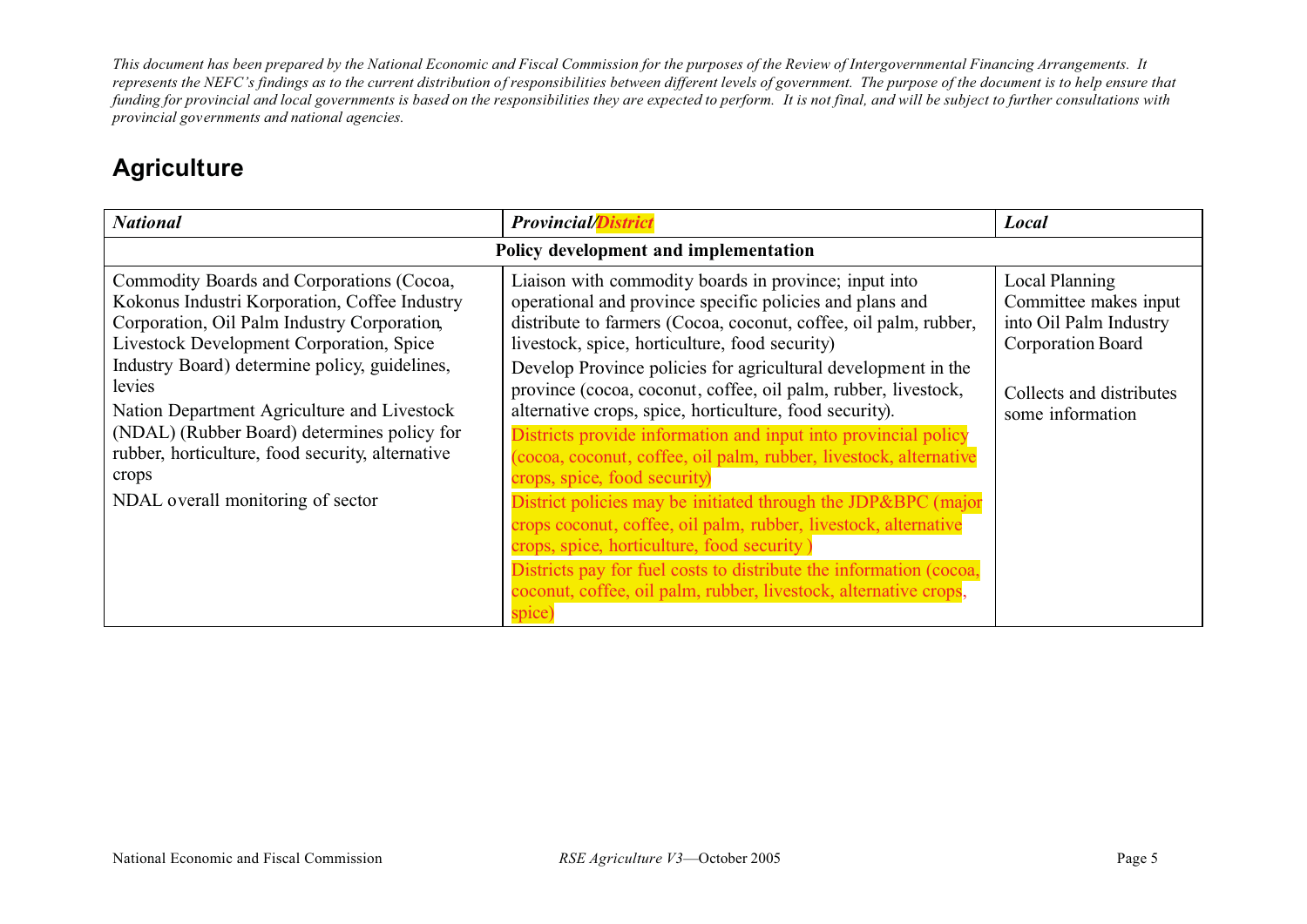| <b>National</b>                                                                                                                                                                                                                                                                                                                                                                                         | <b>Provincial/District</b>                                                                                                                                                                                                                                                                                                                                                                                                                                                                                                                                                                                                                                 | Local                                                                                    |
|---------------------------------------------------------------------------------------------------------------------------------------------------------------------------------------------------------------------------------------------------------------------------------------------------------------------------------------------------------------------------------------------------------|------------------------------------------------------------------------------------------------------------------------------------------------------------------------------------------------------------------------------------------------------------------------------------------------------------------------------------------------------------------------------------------------------------------------------------------------------------------------------------------------------------------------------------------------------------------------------------------------------------------------------------------------------------|------------------------------------------------------------------------------------------|
| Monitoring and evaluation                                                                                                                                                                                                                                                                                                                                                                               |                                                                                                                                                                                                                                                                                                                                                                                                                                                                                                                                                                                                                                                            |                                                                                          |
| NDAL undertake sector wide monitoring<br>and reviews (Cocoa, coconut, coffee, oil<br>palm, rubber, livestock, alternative crops,<br>food security)<br>In relation to livestock, monitors<br>slaughtering facilities                                                                                                                                                                                     | Program monitoring; maintain data; advise on compliance; provision<br>of information to NDAL on performance of companies involved in<br>buying (cocoa, coconut, coffee, oil palm, rubber, alternative crops,<br>spice, horticulture, food security)<br>Maintain data, provide information on slaughtering facilities to NDAL<br>and Livestock Development Corporation<br>District offices monitor projects initiated in Province in district (cocoa,<br>coconut, coffee, oil palm, rubber, livestock, alternative crops, spice,<br>horticulture, food security)<br>Districts through the JDP&BPC may establish livestock projects e.g.<br>piggery, poultry | Monitor inputs e.g.<br>number of trees planted.<br>(cocoa, coconut, coffee,<br>oil palm) |
| <b>Research and development</b>                                                                                                                                                                                                                                                                                                                                                                         |                                                                                                                                                                                                                                                                                                                                                                                                                                                                                                                                                                                                                                                            |                                                                                          |
| Research and development in relation to<br>commodities—in most cases undertaken by<br>commodity boards; some commodity<br>boards also operate crop-specific research<br>stations<br>Research and development in relation to<br>food security-some by DAL<br>No research underway on rubber<br>National Agricultural Research Institute for<br>alternative crops, spice, horticulture, food<br>security. | Operate smaller agricultural research stations (may be located in<br>districts)<br>Identify research areas, provide information (districts also identify<br>research areas) and refer to NDAL or NARI (Cocoa, coconut, coffee,<br>oil palm, livestock, alternative crops, spice, horticulture)<br>Conduct some research in relation to livestock e.g. trial of new breeds,<br>joint funding with NARI on alternative crops, horticulture<br>Establish buying and selling companies (cocoa)<br>Investigate suitability of land for development (districts liaise with<br>provincial HQ staff) (cocoa, coconut, coffee, oil palm)                            |                                                                                          |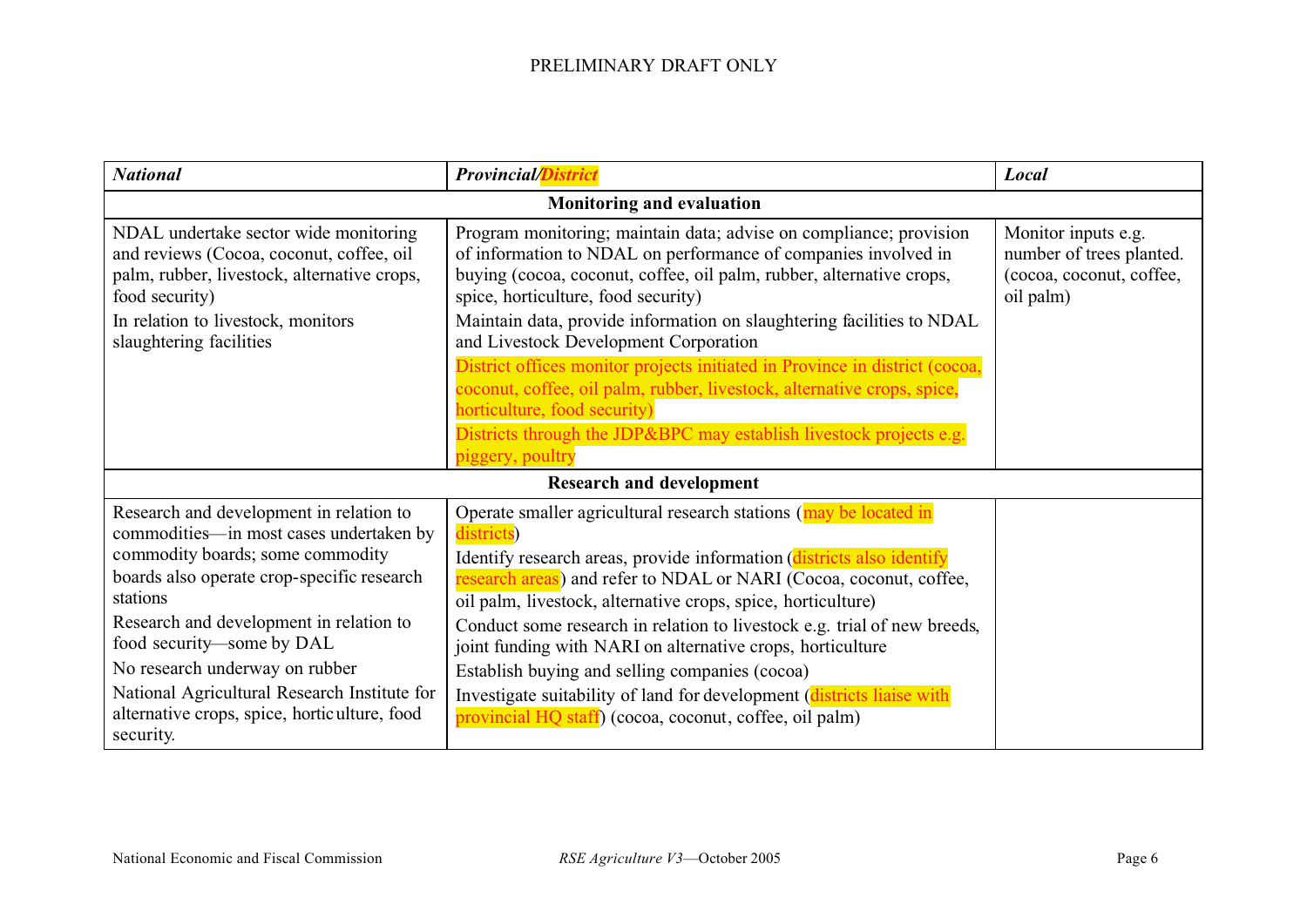| <b>National</b>                                                                                                                                                                                                            | <b>Provincial/District</b>                                                                                                                                                                                                                                                                                                                                                                                                                                                                                                                                                                                                                                                                                                                                                                                                                                                                                                                            | Local                                                                                                                                                                        |  |
|----------------------------------------------------------------------------------------------------------------------------------------------------------------------------------------------------------------------------|-------------------------------------------------------------------------------------------------------------------------------------------------------------------------------------------------------------------------------------------------------------------------------------------------------------------------------------------------------------------------------------------------------------------------------------------------------------------------------------------------------------------------------------------------------------------------------------------------------------------------------------------------------------------------------------------------------------------------------------------------------------------------------------------------------------------------------------------------------------------------------------------------------------------------------------------------------|------------------------------------------------------------------------------------------------------------------------------------------------------------------------------|--|
|                                                                                                                                                                                                                            | <b>Extension</b>                                                                                                                                                                                                                                                                                                                                                                                                                                                                                                                                                                                                                                                                                                                                                                                                                                                                                                                                      |                                                                                                                                                                              |  |
| Some extension work on<br>commodities undertaken by<br>commodity boards                                                                                                                                                    | Enter into agreements with some commodity boards to undertake extension<br>(cocoa, coconut, coffee, oil palm, rubber, livestock, alternative crops, spice,<br>horticulture)                                                                                                                                                                                                                                                                                                                                                                                                                                                                                                                                                                                                                                                                                                                                                                           | Monitor crop production<br>in LLG area (cocoa,<br>coconut, rubber, spice)                                                                                                    |  |
| Operate regional offices (coffee,<br>oil palm, rubber, livestock,<br>alternative crops)<br>National DAL is responsible for<br>development of extension<br>materials and training; procuring<br>private extension providers | Identify extension issues (cocoa, coconut, coffee, oil palm, rubber, livestock,<br>alternative crops, spice, horticulture)<br>Provide training to extension workers (cocoa, coconuts, coffee, oil palm,<br>rubber, livestock, alternative crops, spice, horticulture, food security)<br>Coordinate extension services to farmers, acquire and distribute materials to<br>districts (cocoa, coconut, coffee, oil palm, rubber, livestock, alterative crops,<br>spice, horticulture)                                                                                                                                                                                                                                                                                                                                                                                                                                                                    | Conduct awareness in<br>communities (cocoa,<br>coconut, oil palm,<br>alternative crops, spice)<br>Maintenance of sub-<br>district facilities; base<br>camps (cocoa, coconut) |  |
| Provide subsidies for freight from<br>remote areas (coconut—KIK; ???                                                                                                                                                       | District extension officers undertake extension work; acquire and disseminate<br>information to farmers; distribute materials (seedlings, tools); assist in planting<br>(cocoa, coconut, and coffee, oil palm, rubber, livestock, alternative crops, spice,<br>horticulture, food security).<br>Construction of fermentaries, dryers and sheds (cocoa, coffee, copra, coconuts,<br>coffee, oil palm, alternative crops, spice) and purchase of seedlings (district<br>may also have a role)<br>Small scale livestock projects e.g. piggery, slaughter facilities<br>District officers undertake some training, collect data, through the JDP&BPC<br>implement specific projects (Cocoa, coconut, coffee, oil palm, rubber,<br>livestock, alternative crops)<br>Provide freight subsidies to farmers in remote areas (cocoa, coconut, coffee,<br>alternative crops)<br>Maintenance of extension officers housing; maintenance of agricultural stations | Identify lead farmers for<br>training for food security                                                                                                                      |  |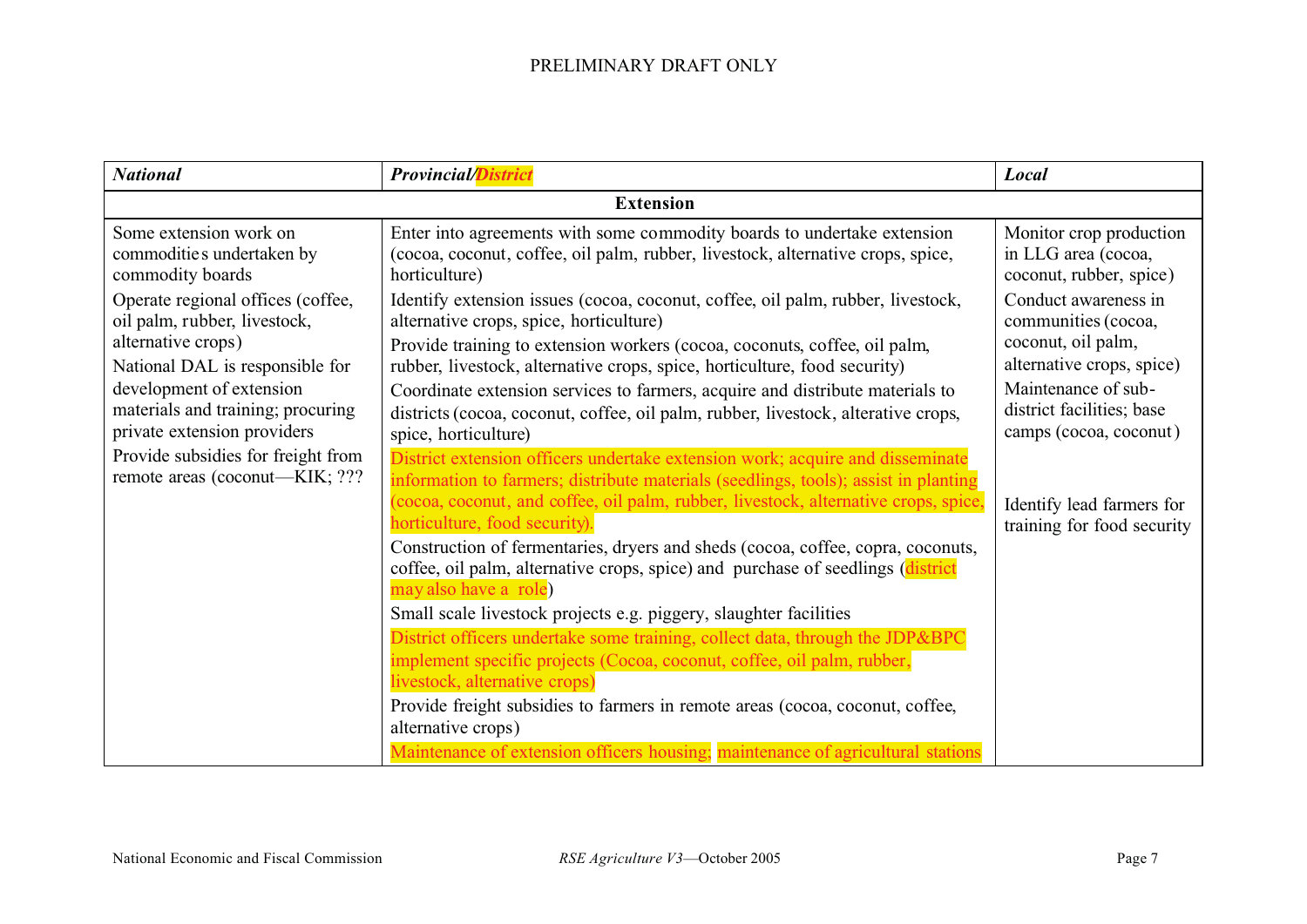| <b>National</b>                                                                                                               | <b>Provincial/District</b>                                                                                                                                             | Local |
|-------------------------------------------------------------------------------------------------------------------------------|------------------------------------------------------------------------------------------------------------------------------------------------------------------------|-------|
|                                                                                                                               | Marketing and quality control                                                                                                                                          |       |
| Marketing and quality control—largely through<br>commodity boards (Cocoa, coconut, copra, coffee,<br>oil palm, rubber, spice) | Acquire and distribute marketing, quality and price information<br>to farmers (cocoa, coconut, coffee, oil palm, livestock,<br>alternative crops, spice, horticulture) |       |
| DAL and IPA produce marketing information                                                                                     | Train inspectors (cocoa, coconut, coffee, oil palm)                                                                                                                    |       |
| (cocoa, coconut, copra, coffee, coconut, spice)                                                                               | District extension officers act as inspectors (cocoa, coconut)                                                                                                         |       |
| Licensing, inspection and monitoring of buyers,                                                                               | Membership of Cocoa Appeals Committee                                                                                                                                  |       |
| processors and exporters (cocoa, coconut, copra,<br>spice)<br>Price stabilization (cocoa, coconut, copra, spice)              | Provide information for use on licensing reviews (cocoa,<br>coconut, coffee, oil palm, alternative crops, spice)                                                       |       |
|                                                                                                                               | District officers provide information on licensing reviews<br>(cocoa, coconut, coffee, oil palm, alternative crops, spice                                              |       |
|                                                                                                                               | District officers provide funding for fuel costs of travel to                                                                                                          |       |
|                                                                                                                               | disseminate price information (cocoa, coconut, coffee, oil palm,<br>livestock, and spice)                                                                              |       |
|                                                                                                                               | Provide information on food safety and ensure abattoirs are<br>clean                                                                                                   |       |
|                                                                                                                               | Maintain abattoirs                                                                                                                                                     |       |
|                                                                                                                               | No Provincial or district involvement in quality or marketing<br>for rubber                                                                                            |       |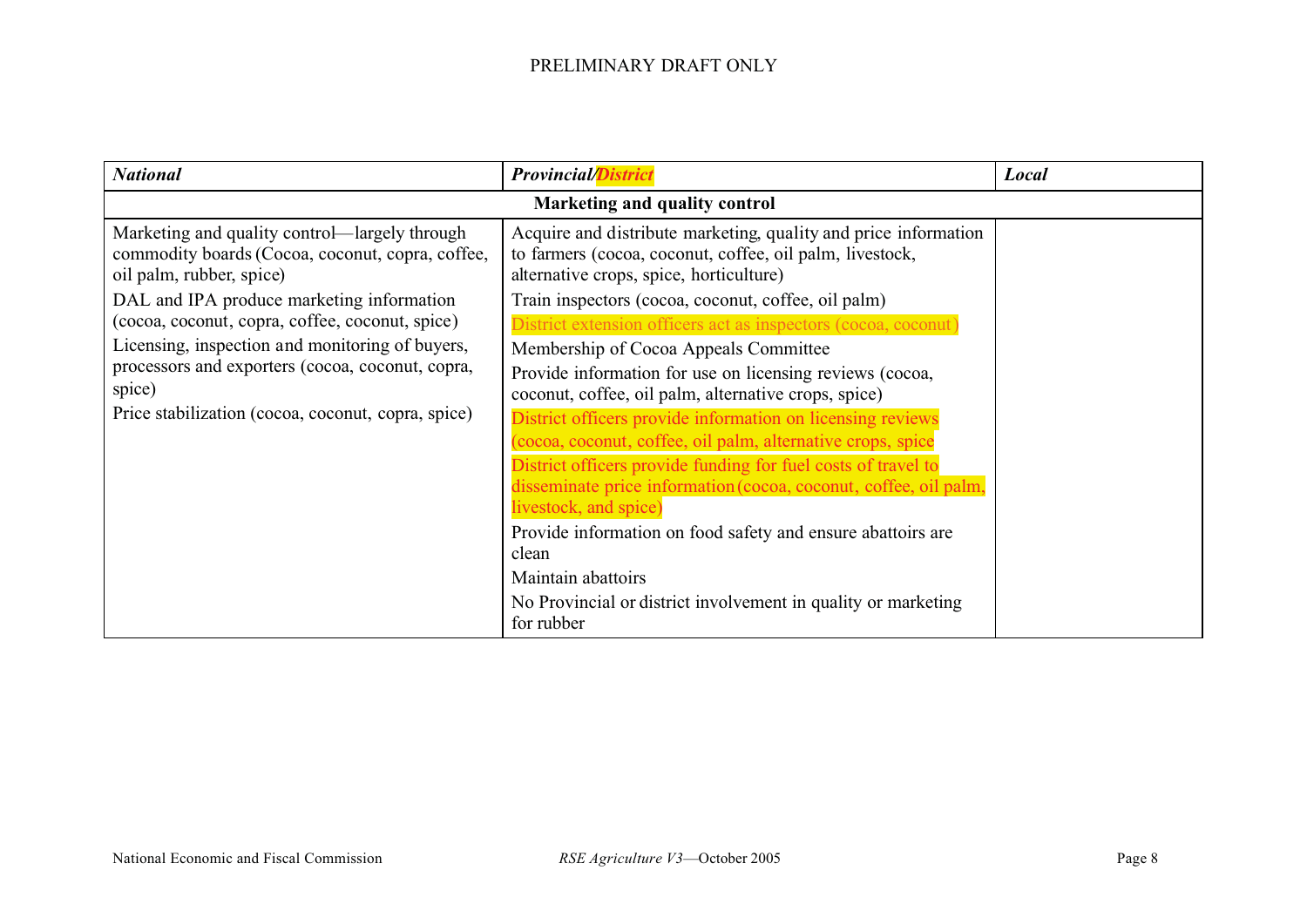| <b>National</b>                                                                                                      | <b>Provincial/D</b>                                                                 | Local |
|----------------------------------------------------------------------------------------------------------------------|-------------------------------------------------------------------------------------|-------|
| <b>Quarantine</b>                                                                                                    |                                                                                     |       |
| Quarantine—largely undertaken by NAQIA<br>Cocoa Board, KIK Board, CIC, OPIC undertakes<br>some inspection activities | In relation to livestock and horticulture provide information on<br>potential risks |       |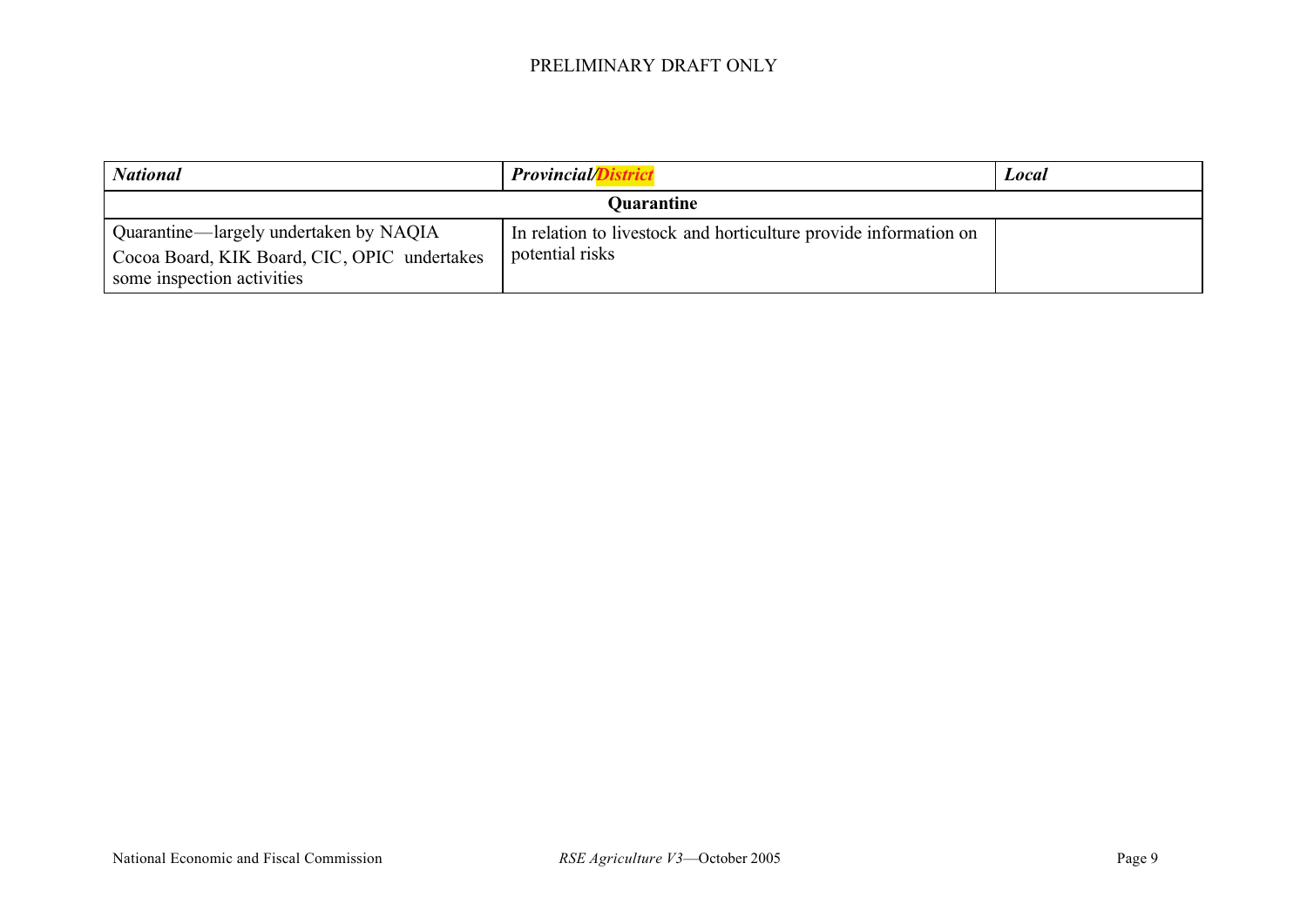### **Education**

| <b>National</b>                                                                                                                                                                                                           | <b>Provincial/District</b>                                                                                                                                                                                                     | Local                                |  |
|---------------------------------------------------------------------------------------------------------------------------------------------------------------------------------------------------------------------------|--------------------------------------------------------------------------------------------------------------------------------------------------------------------------------------------------------------------------------|--------------------------------------|--|
| Policy and planning                                                                                                                                                                                                       |                                                                                                                                                                                                                                |                                      |  |
| <b>National Education Board</b><br>National Education Plan<br>Determines quotas and fees<br>National Education Department determines<br>teacher student ratio                                                             | Provincial Education Board develops<br>Provincial Education Plan<br>Advise National Department and Board                                                                                                                       | Determine local education priorities |  |
|                                                                                                                                                                                                                           | <b>Education Administration</b>                                                                                                                                                                                                |                                      |  |
| Provide and distribute first and third quarter<br>school fee subsidies<br>Determines level of school fees                                                                                                                 | Distribute school fee subsidy in second and<br>fourth quarter<br>Compile district monthly reports and submit<br>quarterly                                                                                                      |                                      |  |
|                                                                                                                                                                                                                           | Teacher training, recruitment and deployment                                                                                                                                                                                   |                                      |  |
| <b>Teaching Services Commission employs</b><br>teachers and sets conditions of service<br>Pre-service training (including elementary<br>teachers)<br>Pre service teacher training and registration<br>In-service training | Teacher recruitment and deployment<br>Prepare salaries budget and administer payroll<br>Pay teacher leave fares<br>Selects applicants for in service training,<br>organize venues and transport (districts may<br>also assist) |                                      |  |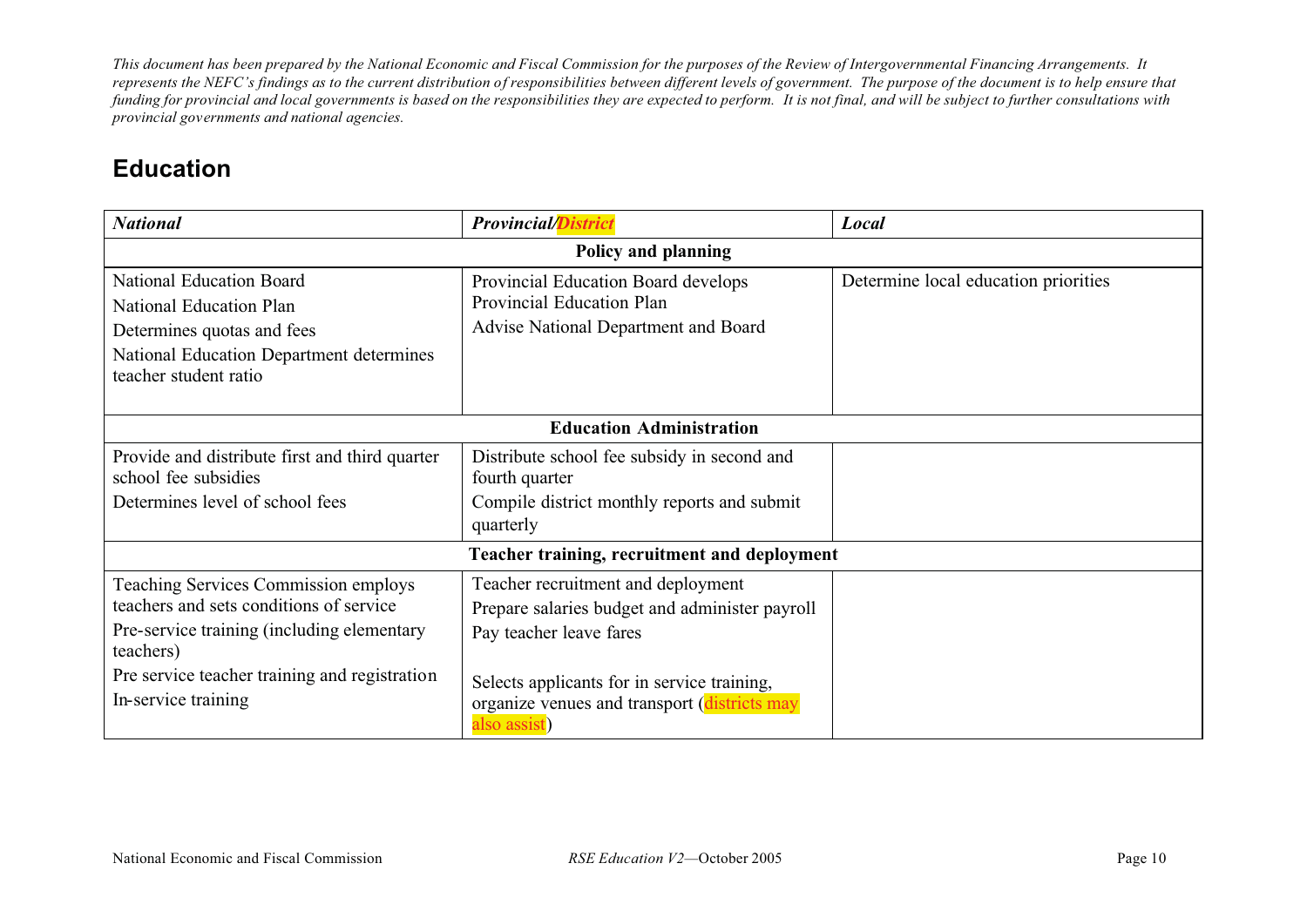| <b>National</b>                                                                                                                                                                                                                                                                                                                          | <b>Provincial/District</b>                                                                                                                                                                                                                                                                                                           | Local                                                                                                                                                                                                                                                                      |  |
|------------------------------------------------------------------------------------------------------------------------------------------------------------------------------------------------------------------------------------------------------------------------------------------------------------------------------------------|--------------------------------------------------------------------------------------------------------------------------------------------------------------------------------------------------------------------------------------------------------------------------------------------------------------------------------------|----------------------------------------------------------------------------------------------------------------------------------------------------------------------------------------------------------------------------------------------------------------------------|--|
| <b>Curriculum</b>                                                                                                                                                                                                                                                                                                                        |                                                                                                                                                                                                                                                                                                                                      |                                                                                                                                                                                                                                                                            |  |
| Curriculum development (some local<br>involvement). New curriculum distributed to<br>Provincial headquarters (material replaced<br>every five years or when a natural disaster<br>declared)<br>Preparation and distribution of grade 8, 10<br>and 12 exam papers to provincial<br>headquarters<br>Marking of grade 10 and 12 exam papers | Store and distribution curriculum materials to<br>districts<br>Acquire new materials when needed<br>Distribution of exam papers to schools, arrange<br>exam venues, fund attendance of supervisors<br>and markers<br>Return grade 10 and 12 exams papers<br>unmarked to National department                                          | For elementary schools, some locally based<br>curriculum developed at community/school<br>level                                                                                                                                                                            |  |
|                                                                                                                                                                                                                                                                                                                                          | <b>Elementary Education</b>                                                                                                                                                                                                                                                                                                          |                                                                                                                                                                                                                                                                            |  |
|                                                                                                                                                                                                                                                                                                                                          | Decide whether to recognize new elementary<br>schools<br>District education officer liaises with Local-<br>level Government<br>Select candidates for pre service training<br>Some assistance for pre service training e.g.<br>arrange venues, transport (District also<br>provide)<br>School inspections (also District involvement) | Assist in securing land for new schools and<br>also assist community with construction<br>Construction and maintenance of schools and<br>teacher housing<br>Community selects language of instruction<br>May undertake inspections of buildings that<br>are council funded |  |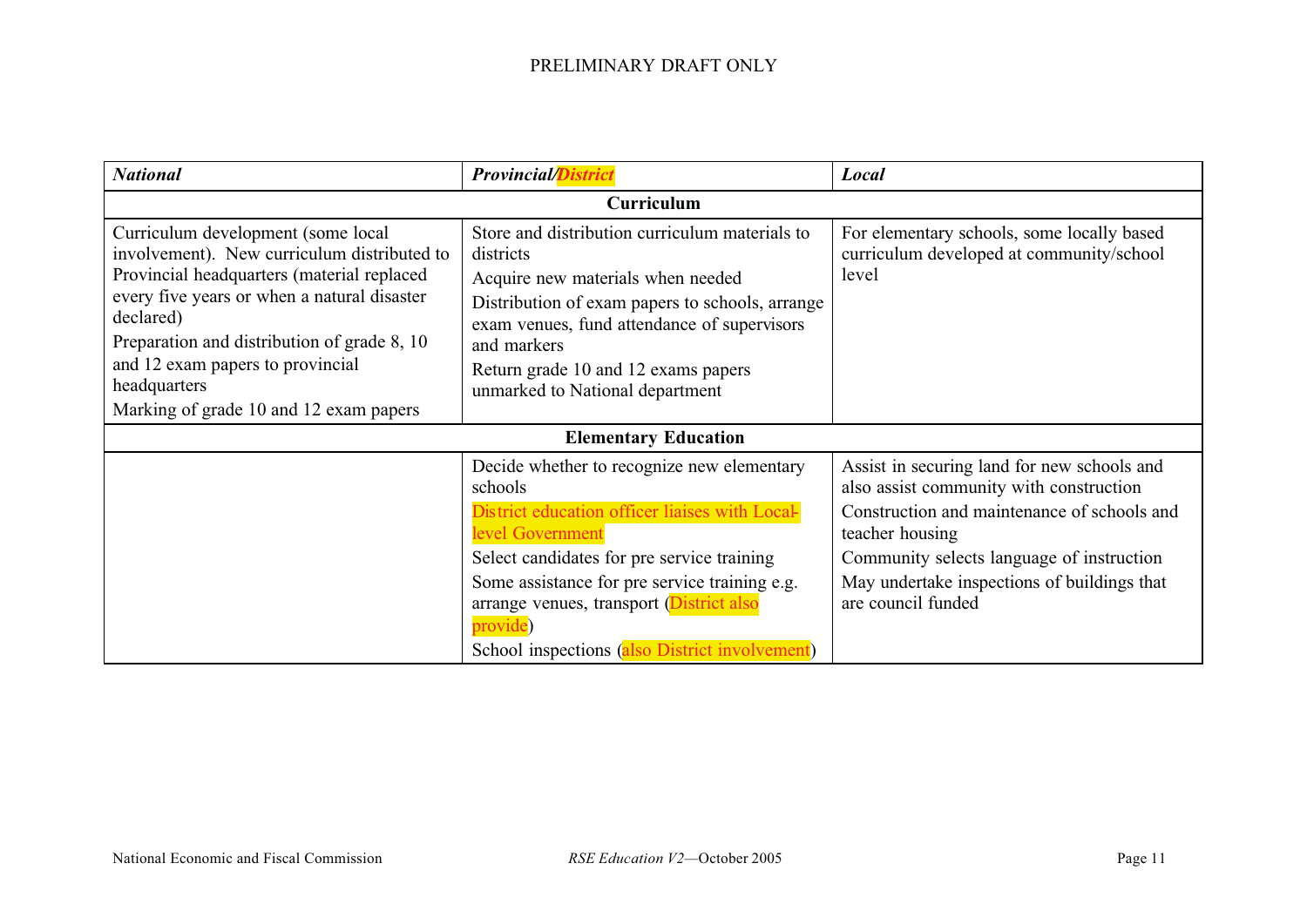| <b>National</b>                                                                                                                                                                                                                                                                                                                            | <b>Provincial/District</b>                                                                                                                                                                                                                        | Local                                                                                                               |  |
|--------------------------------------------------------------------------------------------------------------------------------------------------------------------------------------------------------------------------------------------------------------------------------------------------------------------------------------------|---------------------------------------------------------------------------------------------------------------------------------------------------------------------------------------------------------------------------------------------------|---------------------------------------------------------------------------------------------------------------------|--|
|                                                                                                                                                                                                                                                                                                                                            | <b>Primary Education</b>                                                                                                                                                                                                                          |                                                                                                                     |  |
| Teacher training and in service training<br>School inspections                                                                                                                                                                                                                                                                             | District officer liaises with Local level<br>Government regarding school maintenance<br>Some school inspections (district education                                                                                                               | Construction and maintenance of primary<br>schools and teacher housing<br>May undertake inspections of buildings if |  |
|                                                                                                                                                                                                                                                                                                                                            | office provides some logistic support)                                                                                                                                                                                                            | council funded                                                                                                      |  |
| <b>Secondary and Vocational Education</b>                                                                                                                                                                                                                                                                                                  |                                                                                                                                                                                                                                                   |                                                                                                                     |  |
| Operate and maintain National High Schools<br>Determines grade 9 and 11 selection criteria<br>Grade 10 and 11 exams prepared and<br>delivered to Provincial headquarters<br>Mark all grade 10 and 12 exams<br>Granting of school certificate and higher<br>school certificate<br>Teacher rating, admission and registration<br>Inspections | Operate and maintain Provincial high schools<br>and secondary schools<br>Maintenance (some district involvement and<br>also liaises with Local-level Government)<br>Some logistic support for National inspections<br>(some district involvement) |                                                                                                                     |  |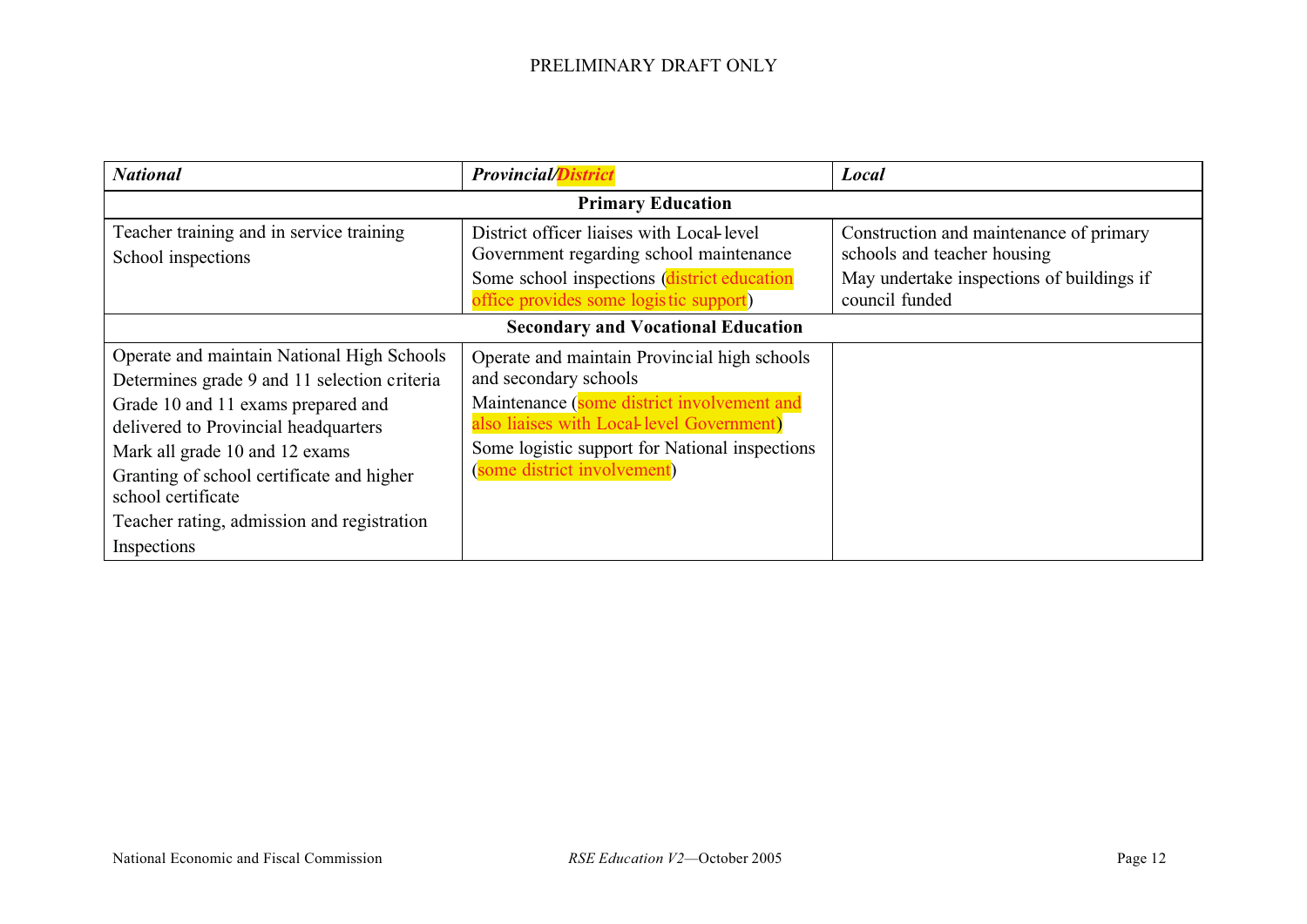### **Health**

| <b>National</b>                                                                                                                                | <b>Provincial/District</b>                                                                                                                                             | Local                                                                                               |  |
|------------------------------------------------------------------------------------------------------------------------------------------------|------------------------------------------------------------------------------------------------------------------------------------------------------------------------|-----------------------------------------------------------------------------------------------------|--|
|                                                                                                                                                | <b>Health facility operations</b>                                                                                                                                      |                                                                                                     |  |
| Operation, supervision, funding and staffing of<br>Provincial Hospitals and specialist services.                                               | Operation, supervision, funding and staffing of rural<br>district hospitals, health centres, health sub-centres<br>and aid posts and urban day clinics. District staff | Additional funding of aid posts<br>(rural local government).<br>Additional funding of urban clinics |  |
| Develop standards for construction of rural<br>facilities.                                                                                     | operate rural facilities.<br>Maintenance of rural hospitals, health centres.                                                                                           | (urban local government).<br>Maintenance of aid posts and                                           |  |
| Develop protocols for patient care in clinical<br>facilities and standards for minimum requirements<br>for supervision in clinical facilities. | District maintains health centres, aid posts and<br>health centre staff housing.<br>Provide clinical services at rural health facilities.                              | community health worker housing.                                                                    |  |
|                                                                                                                                                | Patient transfers from rural facilities to Provincial<br>Hospital.                                                                                                     |                                                                                                     |  |
| Specifications protocols for health radio network.<br>Supply of initial radio network.                                                         | Maintain and replace provincial health radio<br>network, purchase PANGTEL licences. <sup>1</sup>                                                                       |                                                                                                     |  |
| <b>Medical Supplies and equipment</b>                                                                                                          |                                                                                                                                                                        |                                                                                                     |  |
| Purchase and distribution of medical supplies to<br>provincial headquarters.                                                                   | Distribution of medical supplies from provincial<br>headquarters to health centres and from district                                                                   |                                                                                                     |  |
| Determine policy and standards for medical<br>equipment. Purchase and supply equipment to<br>provincial headquarters. Carry out major          | health centre to aid posts.<br>Distribution of medical equipment to health<br>facilities. District staff undertake preventative                                        |                                                                                                     |  |
| maintenance and repair.                                                                                                                        | maintenance.                                                                                                                                                           |                                                                                                     |  |

<sup>1</sup>This is an area that is disputed. Provincial governments believe that maintaining the health radio network should be a national responsibility.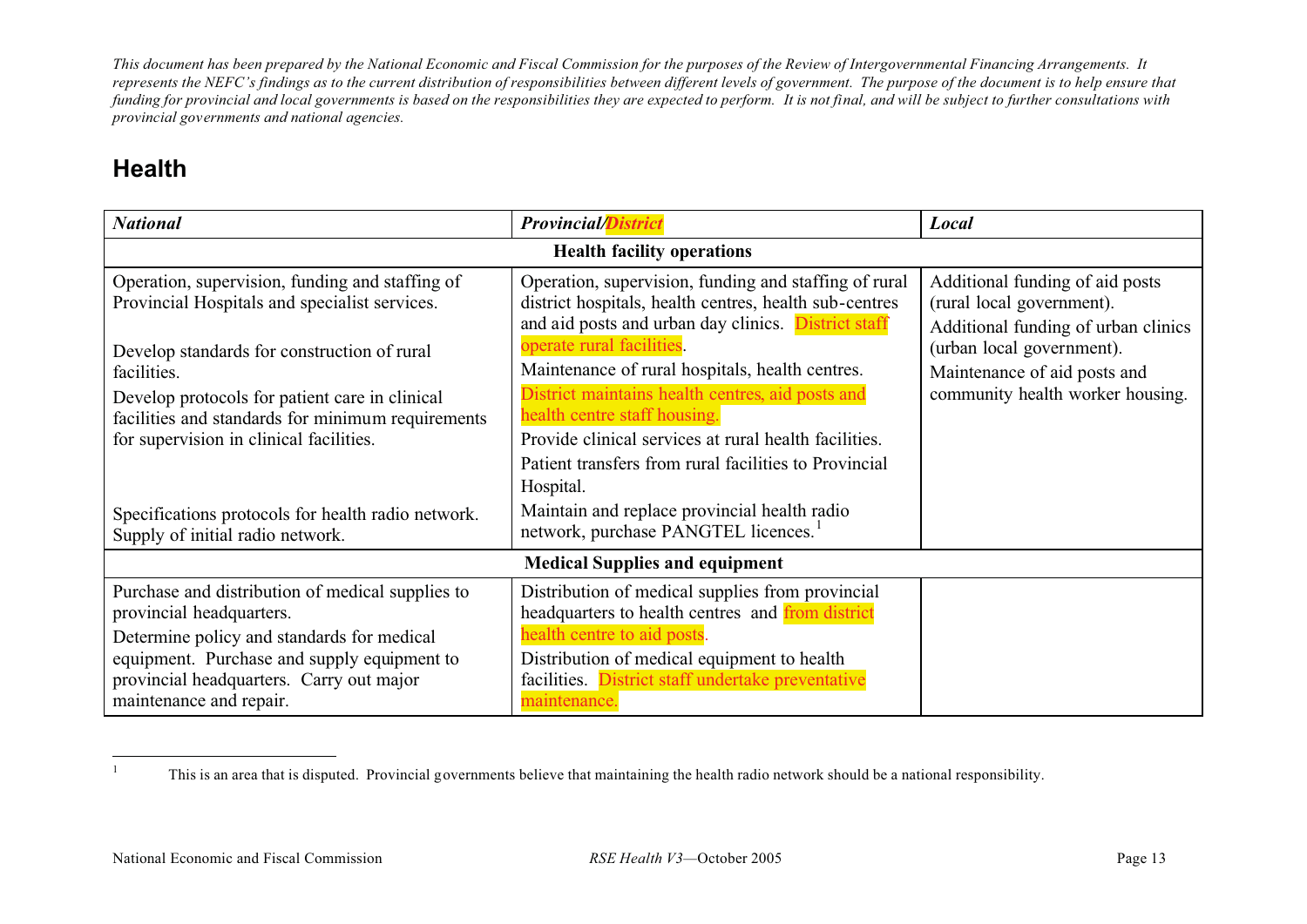| <b>National</b>                                                                                                                                                                                                                                                                                                                                                                | <b>Provincial/District</b>                                                                                                                                                                                                                                                                                                                                                                                                                                                             | Local                                                                                                                                    |
|--------------------------------------------------------------------------------------------------------------------------------------------------------------------------------------------------------------------------------------------------------------------------------------------------------------------------------------------------------------------------------|----------------------------------------------------------------------------------------------------------------------------------------------------------------------------------------------------------------------------------------------------------------------------------------------------------------------------------------------------------------------------------------------------------------------------------------------------------------------------------------|------------------------------------------------------------------------------------------------------------------------------------------|
|                                                                                                                                                                                                                                                                                                                                                                                | Health policy and monitoring                                                                                                                                                                                                                                                                                                                                                                                                                                                           |                                                                                                                                          |
| Develop national health policy, national<br>health standards.<br>Determine reporting format for provincial<br>health services<br>National Health Board                                                                                                                                                                                                                         | Prepare provincial plans in line with National Health Plan<br>Monitor health indicators in the province and report to National Health<br>Department.<br>District staff maintain health information records.<br>Provincial Health Board and District Health Management Committees                                                                                                                                                                                                       |                                                                                                                                          |
|                                                                                                                                                                                                                                                                                                                                                                                | <b>Family health services</b>                                                                                                                                                                                                                                                                                                                                                                                                                                                          |                                                                                                                                          |
| Develop policy and programs for routine<br>immunization, cold chain maintenance,<br>nutrition and family planning.<br>Purchase and distribution of vaccines to<br>provincial headquarters. Supply and<br>replacement of cold chain equipment.<br>Develop policy and materials for village birth<br>attendants, family planning, school child<br>health and nutrition programs. | Distribute and maintain cold chain equipment to rural facilities.<br>Distribute vaccines to rural facilities.<br>Undertake supervision of district staff and maintenance of cold chain.<br>Supply village birth attendant kits<br>District health staff undertake clinic patrols to aid posts and clinic<br>points.<br>District health staff conduct school health visits, family planning<br>clinics, nutrition and health awareness<br>District staff train village birth attendants | Provide facilities for<br>village patrols and<br>clinics to be held.<br>Assist village birth<br>attendants to attend<br>training courses |
| Disease control                                                                                                                                                                                                                                                                                                                                                                |                                                                                                                                                                                                                                                                                                                                                                                                                                                                                        |                                                                                                                                          |
| Develop policy and standards for disease<br>control programs, laboratory operation and<br>testing. Operate Central Public Health<br>Laboratory and provincial laboratories at<br>provincial hospitals.                                                                                                                                                                         | Conduct intervention and inspection (testing) programs.<br>Operate smaller rural hospital laboratories<br>Investigates, monitor disease outbreaks and coordinate emergency<br>programs (district health staff may be involved)<br>District health staff provide follow up care and patient screening                                                                                                                                                                                   |                                                                                                                                          |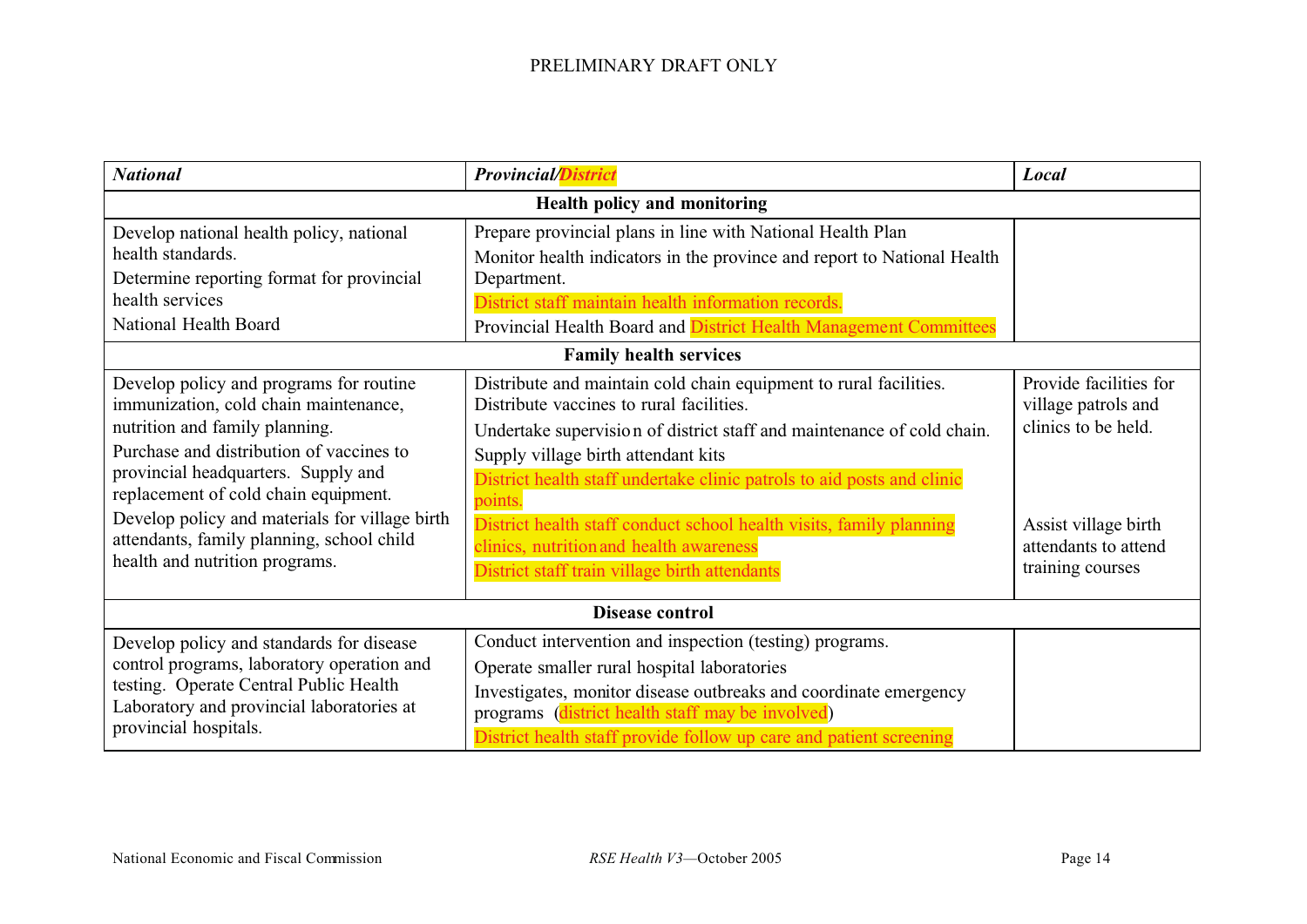| <b>National</b>                                                                                                                                                                                                                                                                                                    | <b>Provincial/District</b>                                                                                                                                                                                                                                                                       | Local                                               |
|--------------------------------------------------------------------------------------------------------------------------------------------------------------------------------------------------------------------------------------------------------------------------------------------------------------------|--------------------------------------------------------------------------------------------------------------------------------------------------------------------------------------------------------------------------------------------------------------------------------------------------|-----------------------------------------------------|
|                                                                                                                                                                                                                                                                                                                    | Water supply and sanitation                                                                                                                                                                                                                                                                      |                                                     |
| Develop standards for water supply,<br>sanitation and waste management.                                                                                                                                                                                                                                            | Provide advice and support on construction of rural water<br>supplies; environmental health inspection including water,<br>sanitation and food safety standards. (may be done at district<br>level)                                                                                              | Assist with construction of rural<br>water supplies |
|                                                                                                                                                                                                                                                                                                                    | <b>Health Promotion</b>                                                                                                                                                                                                                                                                          |                                                     |
| Develop policy and materials on health<br>promotion and education; conduct<br>research and develop training programs                                                                                                                                                                                               | Assist NDoH to conduct field research.<br>Plan, supervise and conduct health promotion campaigns.<br>District health staff carry out rural-based and village level<br>campaigns.<br>Distribute information to district health facilities. District<br>staff distribute materials in rural areas. |                                                     |
|                                                                                                                                                                                                                                                                                                                    | <b>Training</b>                                                                                                                                                                                                                                                                                  |                                                     |
| Provide pre-service training for health<br>professionals.<br>Develop of staff in-service training<br>programs, distribution of training<br>materials to provincial health offices.<br>Conduct in-service training.<br>Set organizational structure, set<br>personnel ceilings. (for national<br>Department only??) | Conduct formal in-service training for district and facility<br>health staff (all programs).                                                                                                                                                                                                     |                                                     |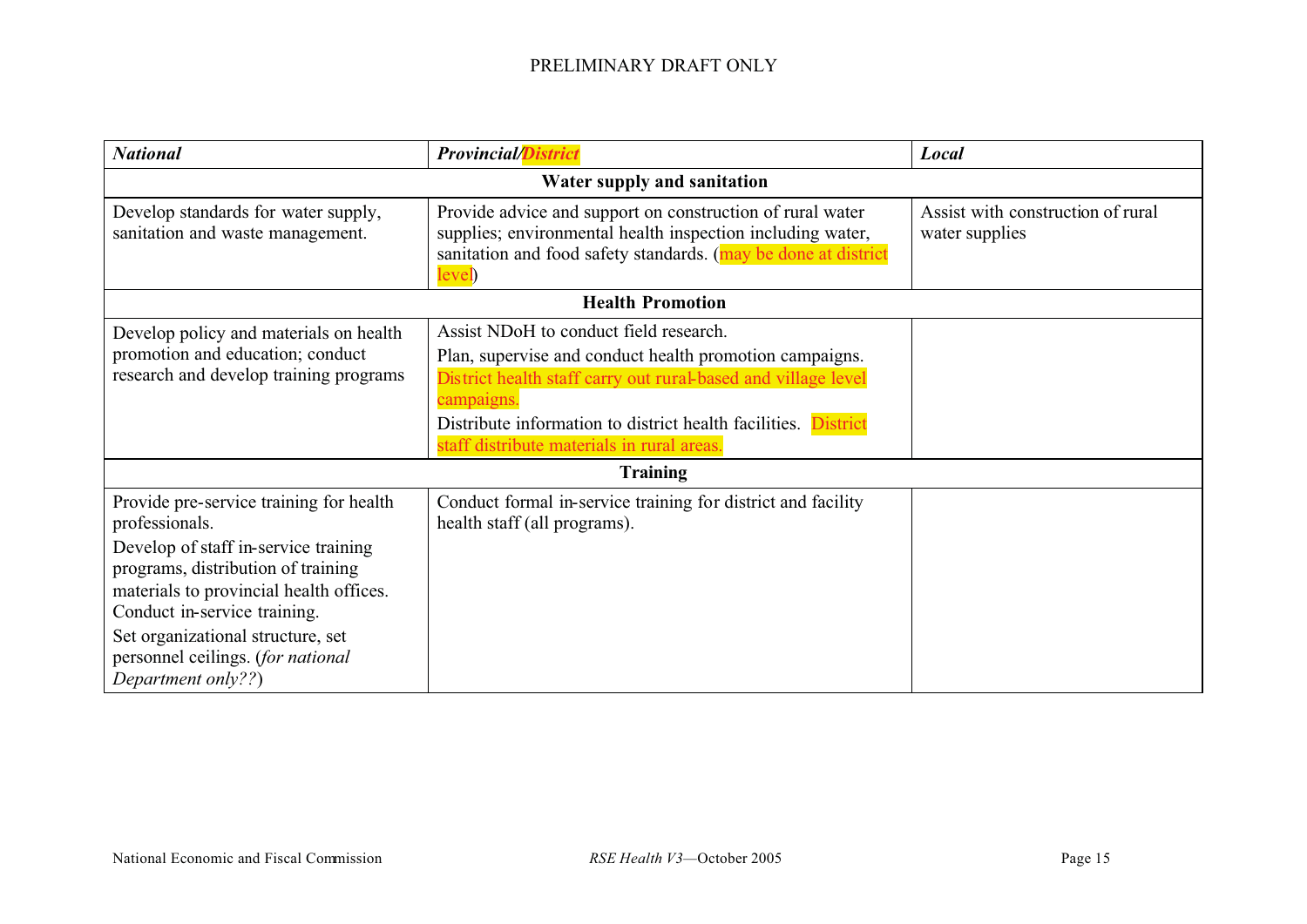### **Infrastructure**

| <b>National</b>                                                                                         | <b>Provincial/District</b>                                                                  | Local                       |
|---------------------------------------------------------------------------------------------------------|---------------------------------------------------------------------------------------------|-----------------------------|
|                                                                                                         | Works and transport administration                                                          |                             |
| <b>Department of Transport:</b>                                                                         | Provincial Land Transport Boards                                                            | Local governments may       |
| National Land Transport Board                                                                           | Provincial Traffic Registries—collect licence and registration                              | operate road grading plant. |
| Develop national transport plan.                                                                        | fees.                                                                                       |                             |
| Set registration fee levels.                                                                            |                                                                                             |                             |
| <b>Department of Works:</b>                                                                             | Operate provincial Works office to undertake provincial                                     |                             |
| Operate national Works office in Waigani<br>and office in each province to undertake<br>national works. | works.<br>Province may operate own vehicle fleet or hire from national<br>Works Department. |                             |
| Maintain plant and vehicle fleet in each<br>province (Plant and Transport Branch)                       | District administration may maintain and operate plant.                                     |                             |
| Road and bridge construction and maintenance                                                            |                                                                                             |                             |
| <b>Department of Transport:</b>                                                                         | Construction, feasibility, maintenance in relation to trunk                                 | Support maintenance of      |
| Develop national transport plan.                                                                        | (provincial) and feeder (district) roads and bridges.                                       | district/local roads.       |
| <b>Department of Works:</b>                                                                             | Road construction and maintenance where funded by Joint                                     |                             |
| Classify roads. Set standards for road and                                                              | District Planning and Budget Priorities Committee.                                          |                             |
| bridge construction.                                                                                    |                                                                                             |                             |
| Construction, design, feasibility and<br>maintenance of national road and bridge<br>network.            |                                                                                             |                             |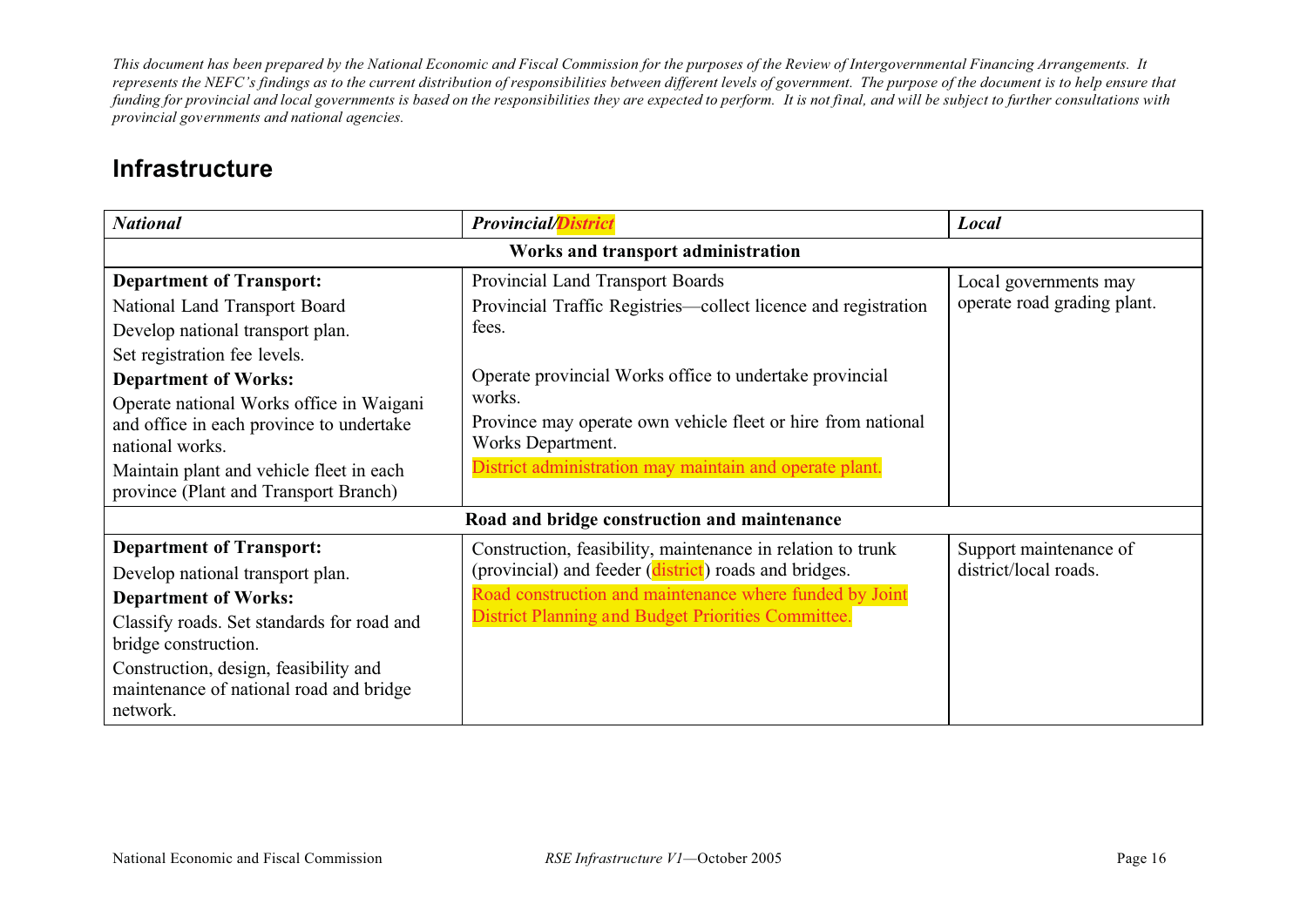| <b>National</b>                                                                                                                                                                                                                                                                                                           | <b>Provincial/District</b>                                                                                                                                                                                                 | Local                                            |  |
|---------------------------------------------------------------------------------------------------------------------------------------------------------------------------------------------------------------------------------------------------------------------------------------------------------------------------|----------------------------------------------------------------------------------------------------------------------------------------------------------------------------------------------------------------------------|--------------------------------------------------|--|
| <b>Government buildings</b>                                                                                                                                                                                                                                                                                               |                                                                                                                                                                                                                            |                                                  |  |
| <b>Department of Works:</b><br>Assistance with design, quantity surveying for<br>public building projects.<br>Prepare standard designs for public facilities (aid<br>posts, health centres, school classrooms)<br>Construction, feasibility, design, maintenance of<br>national institutional buildings and institutional | Construction, feasibility, maintenance of provincial and<br>district administration buildings and staff housing.<br>Maintain district administration buildings and staff<br>housing, DPI stations, aid post staff housing. | Maintenance of LLG offices<br>and staff housing. |  |
| housing for national departments in provinces                                                                                                                                                                                                                                                                             | Water transport                                                                                                                                                                                                            |                                                  |  |
|                                                                                                                                                                                                                                                                                                                           |                                                                                                                                                                                                                            |                                                  |  |
| <b>Department of Transport:</b><br>Develop water transport policy.<br>Provide and maintain navigational aids.                                                                                                                                                                                                             | Feasibility, construction and maintenance of provincial<br>wharves, jetties.<br>Wharf and jetty construction where funded by Joint<br>District Planning and Budget Priorities Committee.                                   |                                                  |  |
| Air transport                                                                                                                                                                                                                                                                                                             |                                                                                                                                                                                                                            |                                                  |  |
| <b>Department of Transport:</b><br>Regulate civil aviation<br>Maintenance, feasibility, construction and<br>upgrading of provincial airports.                                                                                                                                                                             | Maintenance, feasibility, construction and upgrading of<br>rural airstrips.<br>District monitors condition of rural airstrips.                                                                                             | Grass-cutting at rural air strips.               |  |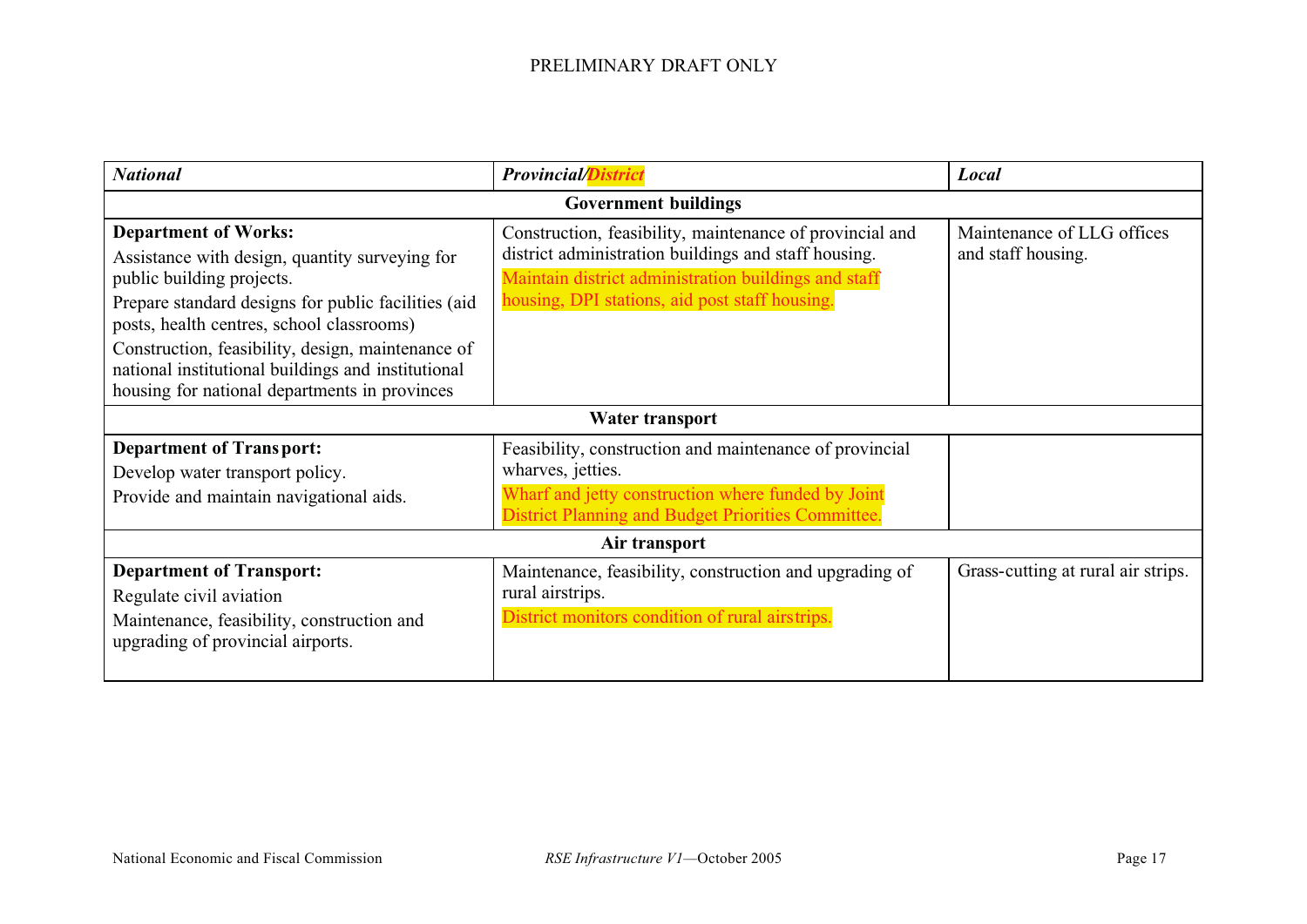| <b>National</b>                                                                                                                      | <b>Provincial/District</b>                                                                                                                                                                      | Local                                                                                                                                              |
|--------------------------------------------------------------------------------------------------------------------------------------|-------------------------------------------------------------------------------------------------------------------------------------------------------------------------------------------------|----------------------------------------------------------------------------------------------------------------------------------------------------|
|                                                                                                                                      | <b>Tenders Board</b>                                                                                                                                                                            |                                                                                                                                                    |
| <b>Department of Works:</b>                                                                                                          |                                                                                                                                                                                                 |                                                                                                                                                    |
| Central Supply and Tenders Board                                                                                                     | Provincial Supply and Tenders Board                                                                                                                                                             |                                                                                                                                                    |
| Inspect and monitor Provincial Supply and<br><b>Tenders Board</b>                                                                    |                                                                                                                                                                                                 |                                                                                                                                                    |
|                                                                                                                                      | <b>Radio communications</b>                                                                                                                                                                     |                                                                                                                                                    |
| Pangtel:                                                                                                                             |                                                                                                                                                                                                 | Maintain radio in LLG office.                                                                                                                      |
| Regulate radio communications                                                                                                        | Maintain and operate provincial VHF radio                                                                                                                                                       |                                                                                                                                                    |
| NBC:                                                                                                                                 | network.                                                                                                                                                                                        |                                                                                                                                                    |
| Operate national broadcasting services with offices                                                                                  |                                                                                                                                                                                                 |                                                                                                                                                    |
| in all provinces                                                                                                                     | Assist NBC with operational costs (CoS).                                                                                                                                                        |                                                                                                                                                    |
|                                                                                                                                      | <b>Power</b>                                                                                                                                                                                    |                                                                                                                                                    |
| Maintain power supply in PNG Power areas                                                                                             | Provide rural electrification to district<br>headquarters—solar, hydro or diesel-powered<br>generator, including replacement and maintenance.<br>Districts supply fuel for district generators. |                                                                                                                                                    |
| Water supply and sewerage                                                                                                            |                                                                                                                                                                                                 |                                                                                                                                                    |
| Construct, operate and maintain town water supply<br>and sewerage systems in all districts covered by<br>PNG Waterboard and Eda Ranu | Operate and maintain town water supply and<br>sewerage/nightsoil collection where not provided<br>by PNG Waterboard or Urban LLG                                                                | Construct, operate and maintain town<br>water supply and sewerage where not<br>provided by PNG Waterboard or<br>Provincial government (urban LLGs) |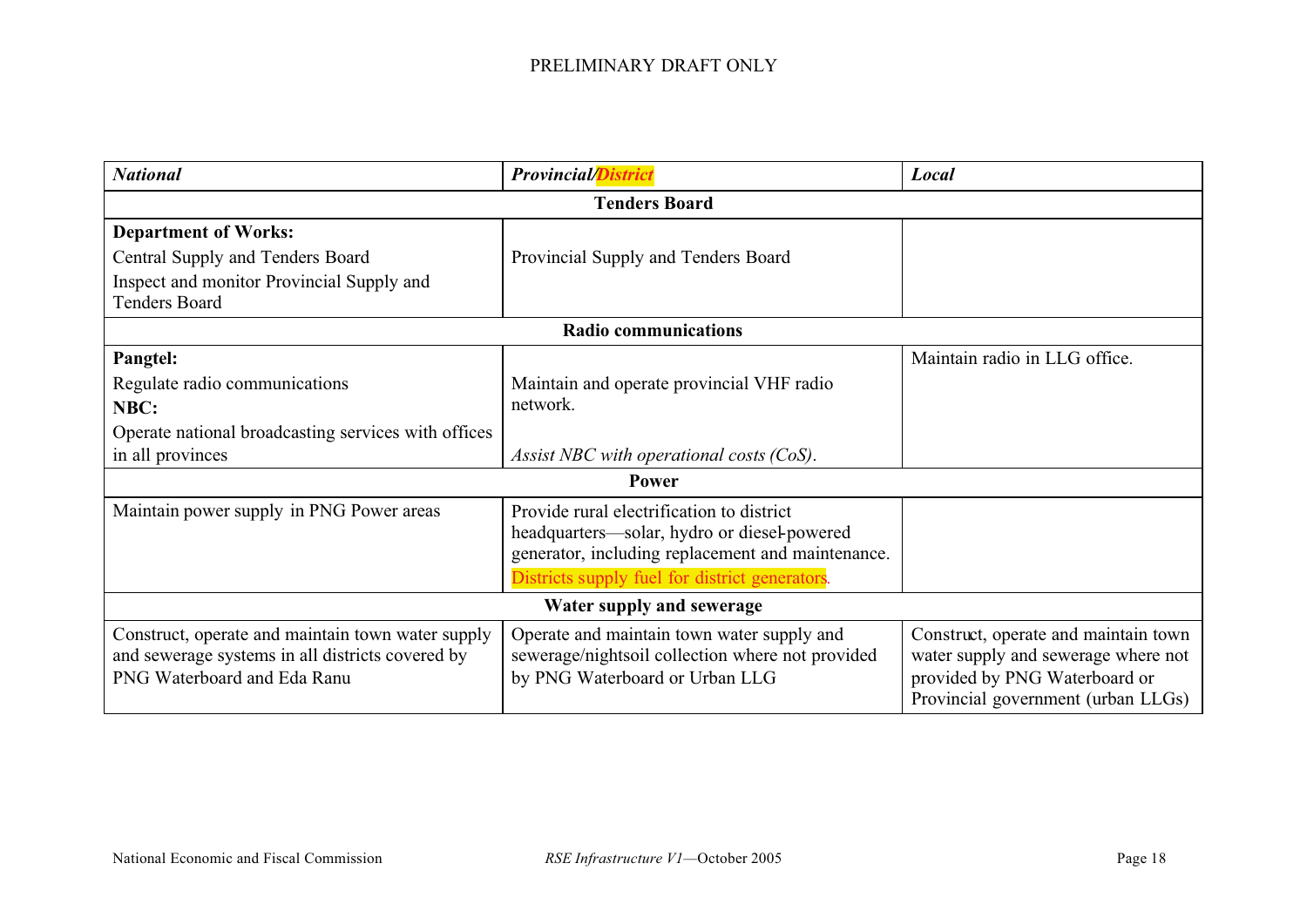### **Lands**

| <b>National</b>                                                         | <b>Provincial/District</b>                                                                                                                                                                                                                                                                                                                                  | Local                                                                                                                                                                 |  |
|-------------------------------------------------------------------------|-------------------------------------------------------------------------------------------------------------------------------------------------------------------------------------------------------------------------------------------------------------------------------------------------------------------------------------------------------------|-----------------------------------------------------------------------------------------------------------------------------------------------------------------------|--|
| <b>Customary land</b>                                                   |                                                                                                                                                                                                                                                                                                                                                             |                                                                                                                                                                       |  |
| Registrar of Incorporated Land Groups<br>Registration of customary land | Conduct field surveys, land investigation<br>reports and draw survey plans for customary<br>land registration<br>Liaison between incorporated land group<br>applicants and ILG registrar<br>Liaison with landowners over acquisition of<br>customary land for public purposes<br>District liaises between landowners and<br><b>Provincial Lands officer</b> | Liaison with landowners for land<br>investigations, compulsory acquisition,<br>valuation of economic crops, application for<br>formation of incorporated land groups. |  |
|                                                                         | Land dispute settlement                                                                                                                                                                                                                                                                                                                                     |                                                                                                                                                                       |  |
| Land Courts are part of National Judicial<br>Service?                   | Fund Local Land Courts and land mediators                                                                                                                                                                                                                                                                                                                   | Liaison with land mediators.                                                                                                                                          |  |
| <b>Alienated/Government land</b>                                        |                                                                                                                                                                                                                                                                                                                                                             |                                                                                                                                                                       |  |
| National Lands Board                                                    | Provincial Land Board<br>Operate land information system in province<br>Collecting lease rental payments on<br>government land and carry out inspections                                                                                                                                                                                                    |                                                                                                                                                                       |  |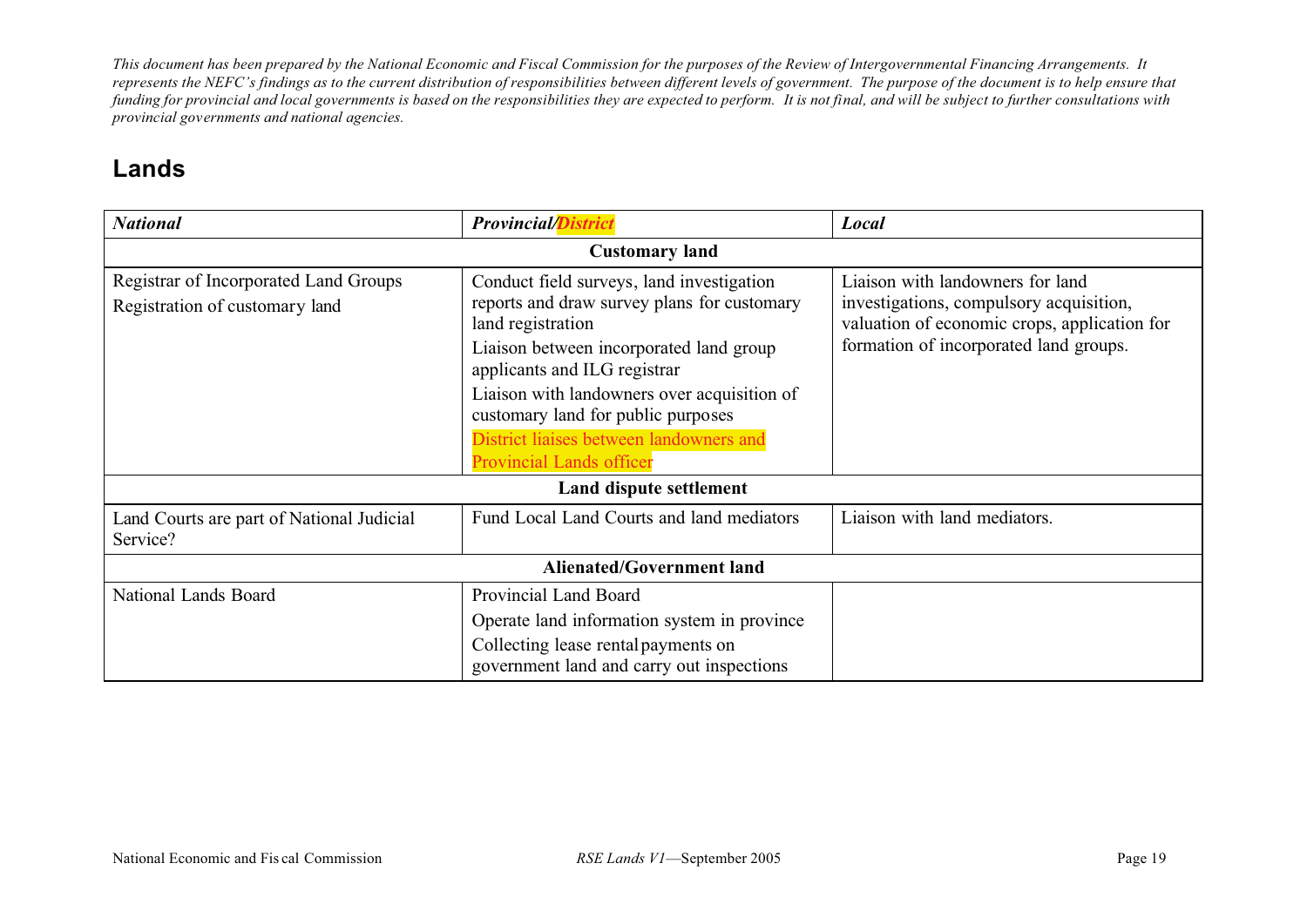| <b>National</b>                                                    | <b>Provincial/District</b>                                                | <b>Local</b> |
|--------------------------------------------------------------------|---------------------------------------------------------------------------|--------------|
|                                                                    | <b>Town Planning</b>                                                      |              |
| National Physical Planning Board                                   | Provincial Physical Planning Board                                        |              |
| Certification of survey plans<br>Regional survey offices (check??) | Carry out subdivision in town areas<br>(feasibility, survey, design)      |              |
|                                                                    | Develop land use plan for town areas and<br>submit zoning recommendations |              |
| Valuation (Valuer-General)                                         | Submit valuation reports to Valuer-General                                |              |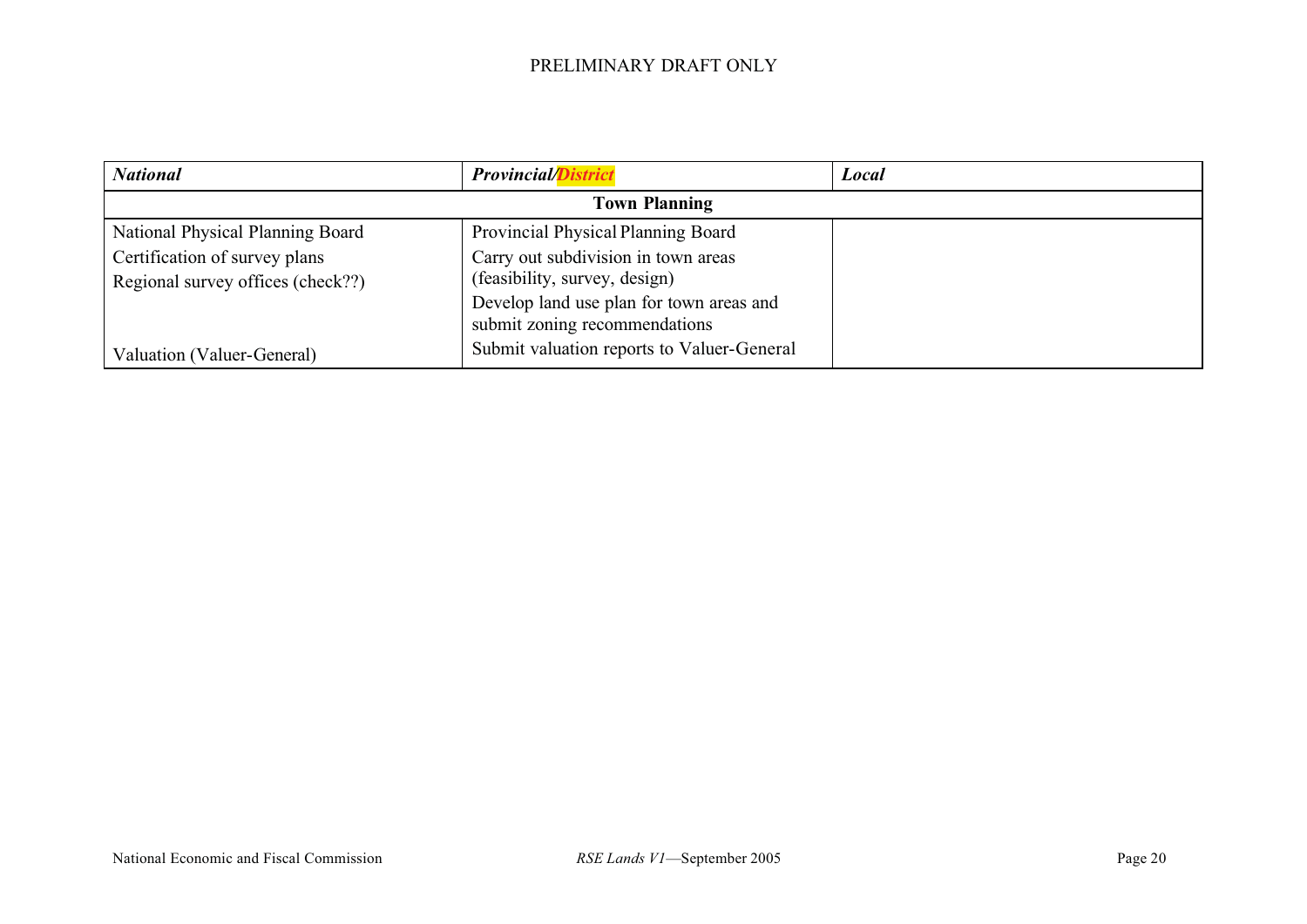### **Forestry**

| <b>National</b>                                                                                                                                                                                                                                                       | <b>Provincial/District</b>                                                                                                                                                                                                                                                                                | Local                                                                                                                                                    |  |
|-----------------------------------------------------------------------------------------------------------------------------------------------------------------------------------------------------------------------------------------------------------------------|-----------------------------------------------------------------------------------------------------------------------------------------------------------------------------------------------------------------------------------------------------------------------------------------------------------|----------------------------------------------------------------------------------------------------------------------------------------------------------|--|
| <b>Policy</b>                                                                                                                                                                                                                                                         |                                                                                                                                                                                                                                                                                                           |                                                                                                                                                          |  |
| <b>PNG Forest Authority</b>                                                                                                                                                                                                                                           | Provincial Forest Management Committee                                                                                                                                                                                                                                                                    |                                                                                                                                                          |  |
| Development of national policy, formulate<br>resource management plans                                                                                                                                                                                                | Formulate provincial forest plans (districts<br>have input into plan)                                                                                                                                                                                                                                     |                                                                                                                                                          |  |
| Forest Research Institute conducts research<br>Prepares stock inventory                                                                                                                                                                                               | Identifies plots for research and funds initial<br>surveillance (e.g. camping, travel)                                                                                                                                                                                                                    |                                                                                                                                                          |  |
|                                                                                                                                                                                                                                                                       | Issue of permits and licensing                                                                                                                                                                                                                                                                            |                                                                                                                                                          |  |
| Regulate commercial logging and harvesting<br>of forest products<br>Liaises with developer and tenders, receives<br>bids and prepares submissions to National<br>Forest Board<br>National Forest Board issues licenses and<br>registers applicant, reviews extensions | Process applications for Timber Authorities<br>including endorsing developer and<br>recommending reviews of licenses                                                                                                                                                                                      |                                                                                                                                                          |  |
|                                                                                                                                                                                                                                                                       | <b>Negotiation of projects</b>                                                                                                                                                                                                                                                                            |                                                                                                                                                          |  |
| Negotiation of forestry projects including<br>negotiation with landowners<br>Distribution of royalty payments                                                                                                                                                         | Liaise and fund meetings with landowners<br>during project negotiations, including<br>negotiation over levies, royalty payments,<br>reforestation and environmental levies<br>Prepare Development Options studies for<br>small-scale projects. District staff attend<br>meetings on project negotiations. | Participate in project negotiations and<br>Provincial Forest Management Committee<br>Local-level Government negotiates<br>development levies per project |  |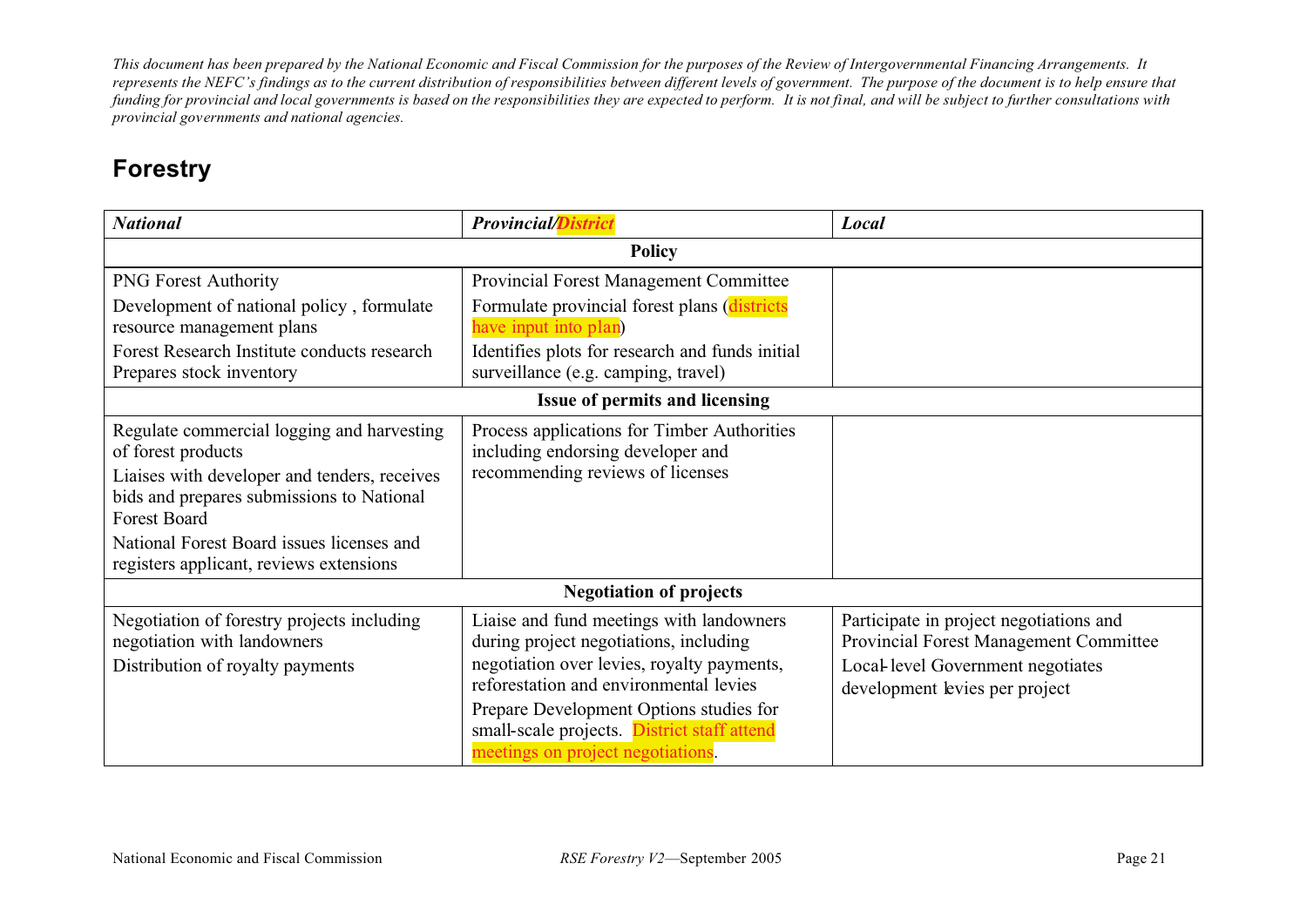| Regulation and monitoring of logging activities                                                                                                                                               |                                                                                                                                                                                                                                                                                                                                                                                                                                                     |                                                          |
|-----------------------------------------------------------------------------------------------------------------------------------------------------------------------------------------------|-----------------------------------------------------------------------------------------------------------------------------------------------------------------------------------------------------------------------------------------------------------------------------------------------------------------------------------------------------------------------------------------------------------------------------------------------------|----------------------------------------------------------|
| Supervise logging activities including project<br>supervision and approval of logging plans;<br>ensure compliance with environmental                                                          | Provincial forestry office provides information<br>on compliance to PNGFA staff.                                                                                                                                                                                                                                                                                                                                                                    | Provide information on any illegal logging<br>activities |
| conditions and logging permit conditions                                                                                                                                                      | Assist landowners to make complaints about<br>non-compliance. Involves site visits and<br>payment for travel.                                                                                                                                                                                                                                                                                                                                       |                                                          |
| <b>National</b>                                                                                                                                                                               | <b>Provincial/District</b>                                                                                                                                                                                                                                                                                                                                                                                                                          | Local                                                    |
|                                                                                                                                                                                               | <b>Reforestation</b>                                                                                                                                                                                                                                                                                                                                                                                                                                |                                                          |
| Fund rehabilitation (reforestation and<br>silviculture) activities<br>Provide technical advice on reforestation<br>Ensure an environmental plan developed<br>Monitoring of environmental plan | Assist in supervising and monitoring<br>rehabilitation activities. May be responsible<br>for application of reforestation levy.<br>Identify areas for research. Province meets<br>cost of surveys.<br>May acquire land (using environmental levies)<br>for reforestation<br>Visit sites where complaints made of non<br>compliance with environmental plan.<br>May engage and request assistance from<br>Department of Environment and Conservation |                                                          |
| <b>Marketing</b>                                                                                                                                                                              |                                                                                                                                                                                                                                                                                                                                                                                                                                                     |                                                          |
| Monitor marketing information; monitor<br>quality (log grading); ensure accurate pricing;<br>control exports<br>Provide information on the industry                                           | Provide extension services on establishment of<br>small-scale sawmills                                                                                                                                                                                                                                                                                                                                                                              |                                                          |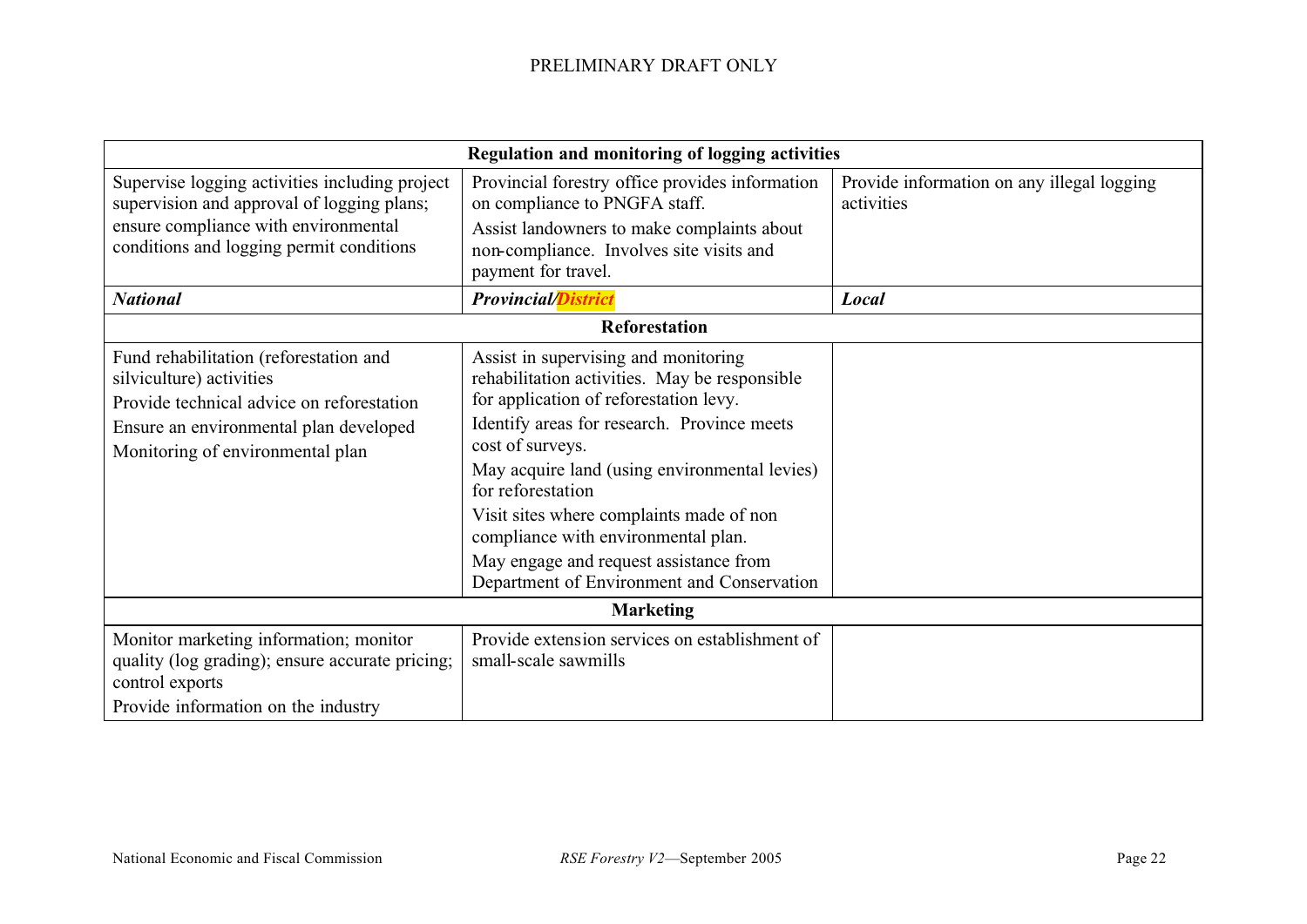### **Fisheries**

| <b>National</b>                                                           | <b>Provincial/District</b>                                                                       | Local |
|---------------------------------------------------------------------------|--------------------------------------------------------------------------------------------------|-------|
| Regulate commercial harvesting and                                        | Enforcement and monitoring, quality control where                                                |       |
| resource management of all marine<br>species (tuna, beche de mer, prawns, | function has been delegated pursuant to MOA<br>(tuna, beche de mar, prawns, barramundi, reef fin |       |
| barramundi, reef fin fishing)                                             | fishing).                                                                                        |       |
| Licensing, quarantine, marketing, quality                                 | Some input into licensing decisions (tuna)                                                       |       |
| control, monitoring, enforcement and                                      | Extension, marketing support for aquaculture and                                                 |       |
| training (tuna, beche de mer, prawns,<br>barramundi, reef fin fishing)    | small-scale fishing projects (prawns, aquaculture,<br>barramundi, reef fin fishing)              |       |
| Sponsorship of aquaculture projects                                       | Support for local fisherman preparing licenses                                                   |       |
| Joint PNG/Australia responsible for                                       | (barramundi), input into management plans.                                                       |       |
| Torres Strait fisheries                                                   | Some districts conduct extension work from district                                              |       |
|                                                                           | level if sufficient staff                                                                        |       |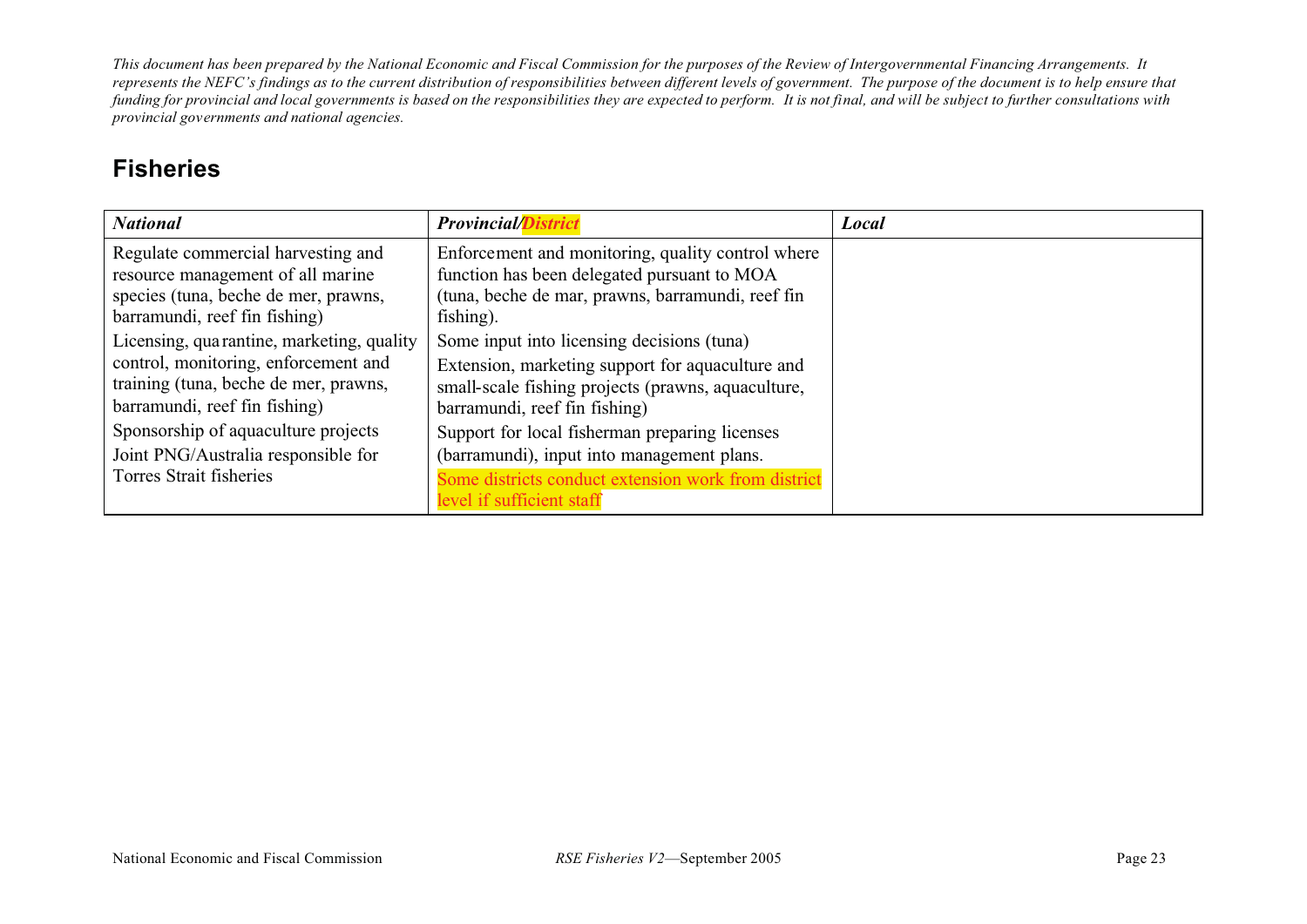### **Community Justice**

| <b>National</b>                                                                                                                                                                                                                                                               | <b>Provincial/District</b>                                                                                                                                                                                                                                                                                                                                                                                                                                                                                                           | Local                                                                                                                    |  |
|-------------------------------------------------------------------------------------------------------------------------------------------------------------------------------------------------------------------------------------------------------------------------------|--------------------------------------------------------------------------------------------------------------------------------------------------------------------------------------------------------------------------------------------------------------------------------------------------------------------------------------------------------------------------------------------------------------------------------------------------------------------------------------------------------------------------------------|--------------------------------------------------------------------------------------------------------------------------|--|
| <b>Training</b>                                                                                                                                                                                                                                                               |                                                                                                                                                                                                                                                                                                                                                                                                                                                                                                                                      |                                                                                                                          |  |
| Develop training materials for Village Court<br>officials and Land Mediators, train trainers<br>for Village Court officials; provide training<br>to Land Mediators<br>Review and update curriculum materials for<br>training; deliver materials to provincial<br>headquarters | Provide venue for training Village Court<br>officials and Land Mediators<br>Distribute curriculum materials to districts.<br>Conduct training in districts (may be done by<br>provincial or district staff)<br>District provides logistic support for training.                                                                                                                                                                                                                                                                      | Identify training venues                                                                                                 |  |
|                                                                                                                                                                                                                                                                               | Policy, procedures, inspection and monitoring                                                                                                                                                                                                                                                                                                                                                                                                                                                                                        |                                                                                                                          |  |
| Develop policy and procedures for Village<br>Courts (? And Land Mediators?)<br>Develop reporting format, deliver to<br>provinces<br>Monitor performance<br>Conduct inspection visits<br>Maintain records of land mediation<br>proceedings                                     | Review and liaison in relation to policy and<br>procedures (may be done at district level if<br>there are staff)<br>Distribute report format to districts and collate<br>reports for presentation to National Dept of<br>AGs<br>Districts ensure reports completed by Village<br>Court officials<br>Inspection and audit of Village Courts (may be<br>done at district level if there are staff located<br>there)<br>Keep Village Courts data<br>Maintain records of land mediation<br>proceedings (districts also maintain records) | Audit assets of Village Courts; identify courts<br>for audit<br>Submit records of land mediation to<br>district/province |  |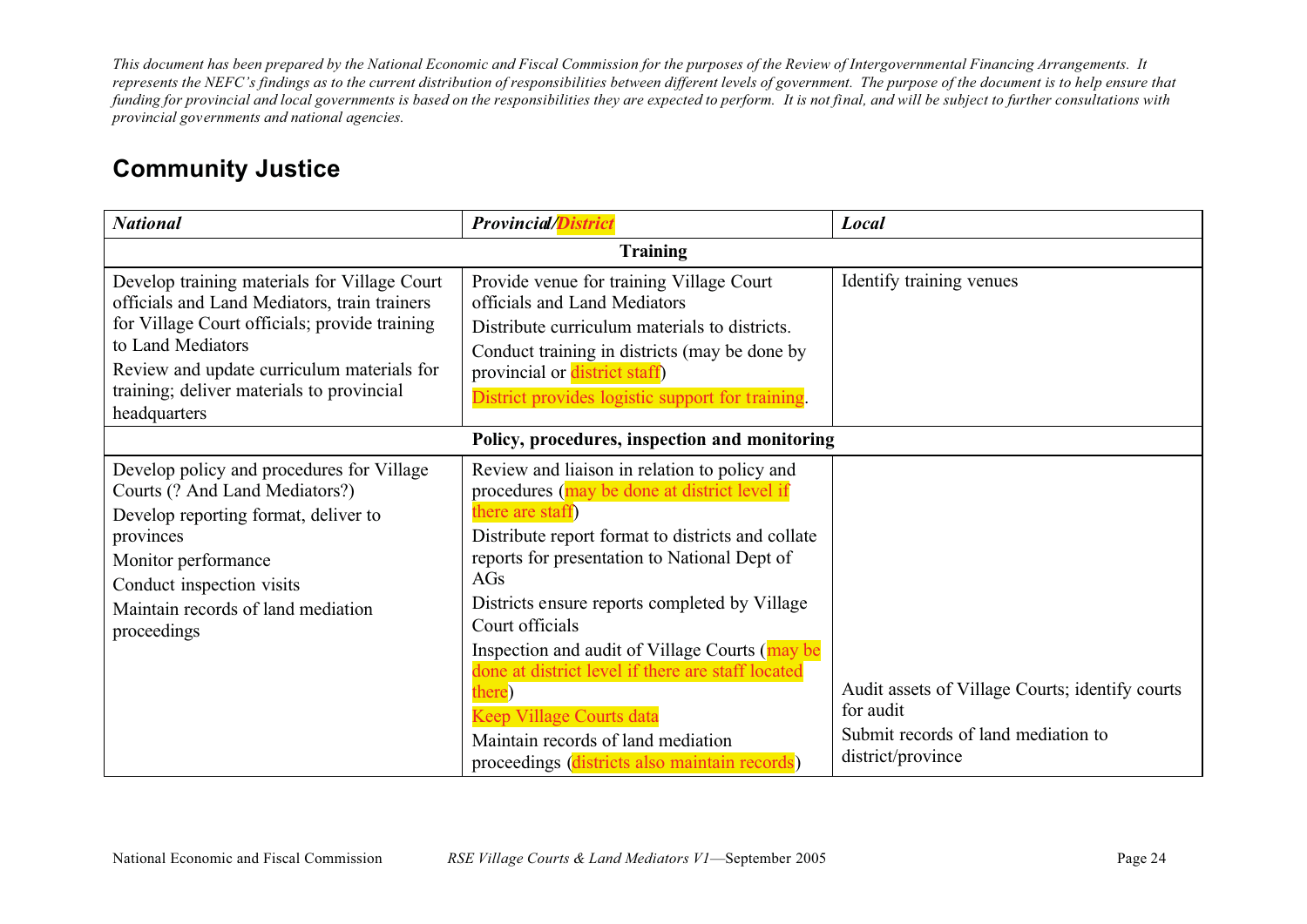| <b>National</b>                                                                                    | <b>Provincial/District</b>                                                                                                                                                                                                                                                                                                 | Local                                                                                  |  |
|----------------------------------------------------------------------------------------------------|----------------------------------------------------------------------------------------------------------------------------------------------------------------------------------------------------------------------------------------------------------------------------------------------------------------------------|----------------------------------------------------------------------------------------|--|
|                                                                                                    | <b>Allowances</b>                                                                                                                                                                                                                                                                                                          |                                                                                        |  |
| Set allowances level for Village Court<br>officials and Land Mediators                             | Provide funding for and distribute allowances<br>to Village Court officials and Land Mediators.<br>Districts may assist in distributing allowances.                                                                                                                                                                        | Provide venue for Village Court hearings                                               |  |
|                                                                                                    | <b>Appointment of officials</b>                                                                                                                                                                                                                                                                                            |                                                                                        |  |
| Appointment of Village Court magistrates<br>(national Minister)                                    | Provide shortlist of candidates for appointment<br>of Village Court magistrates<br>Appointment of Peace officers and Village<br><b>Court Clerks</b>                                                                                                                                                                        | Liaison and identification of candidates for<br>appointment as Village Court officials |  |
| Gazette appointment of Land Court<br>Mediators                                                     | District nominates Peace Officers and Village<br>Court Clerks for appointment by Provincial<br>Administrator<br>Provincial Land Disputes Committee<br>nominates Land Mediators; Land Court<br>Magistrate appoints ad-hoc Mediators<br>(check Land Disputes Settlement Act)<br>District liaises re appointment of Mediators | Liaison and identification of candidates for<br>appointment as Land Mediators          |  |
| <b>Court fees and fines</b>                                                                        |                                                                                                                                                                                                                                                                                                                            |                                                                                        |  |
| Set maximum level of court fees and fines<br>Provide accounting system for court fees and<br>fines | Collection of court fees and fines and pay to<br><b>LLG</b><br>Maintain accounting of court fees and fines<br>(may be done at district level if there are staff<br>located there)                                                                                                                                          | Receive Village Court fines and fees and<br>account properly for them                  |  |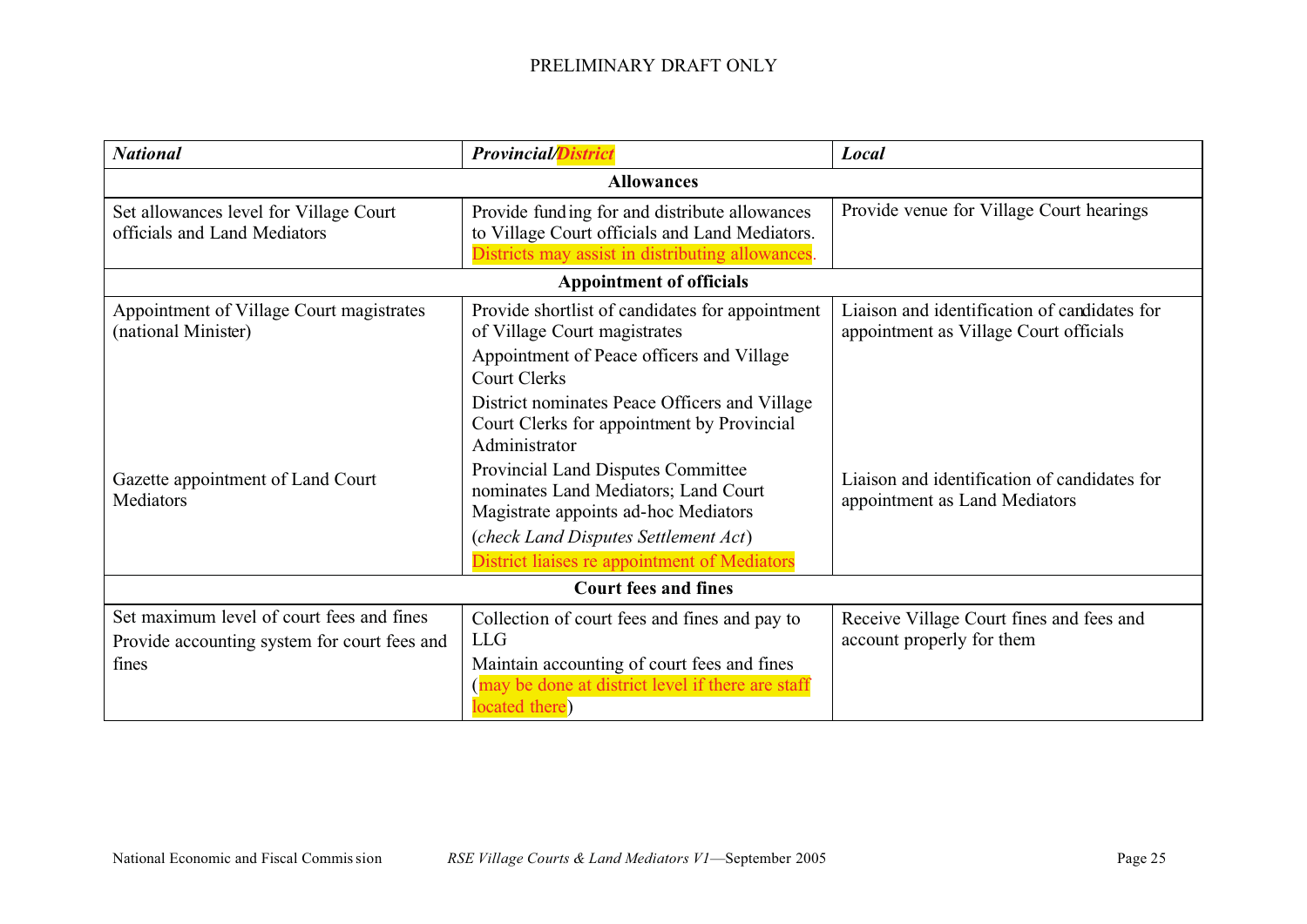| <b>National</b>                                                                                                                          | <b>Provincial/District</b>                                                                                                         | Local                                                                                         |
|------------------------------------------------------------------------------------------------------------------------------------------|------------------------------------------------------------------------------------------------------------------------------------|-----------------------------------------------------------------------------------------------|
|                                                                                                                                          | <b>Establishment of areas</b>                                                                                                      |                                                                                               |
| Formal establishment Village Courts area<br>(national Minister)                                                                          | Approve establishment of new Village Court<br>areas and recommend to National Minister<br>district involved in assessing proposal) | Identify need for new Village Court areas                                                     |
| <b>Uniforms</b>                                                                                                                          |                                                                                                                                    |                                                                                               |
| Approve uniform design for Village Court<br>officials and Land Mediators; purchase<br>uniforms and deliver to provincial<br>headquarters | District submits requirement for uniforms to<br>Province<br>Province submits requirement for uniforms to<br>National Department    | LLG submits requirement for uniforms to<br>District.<br>Distribution of uniforms to officials |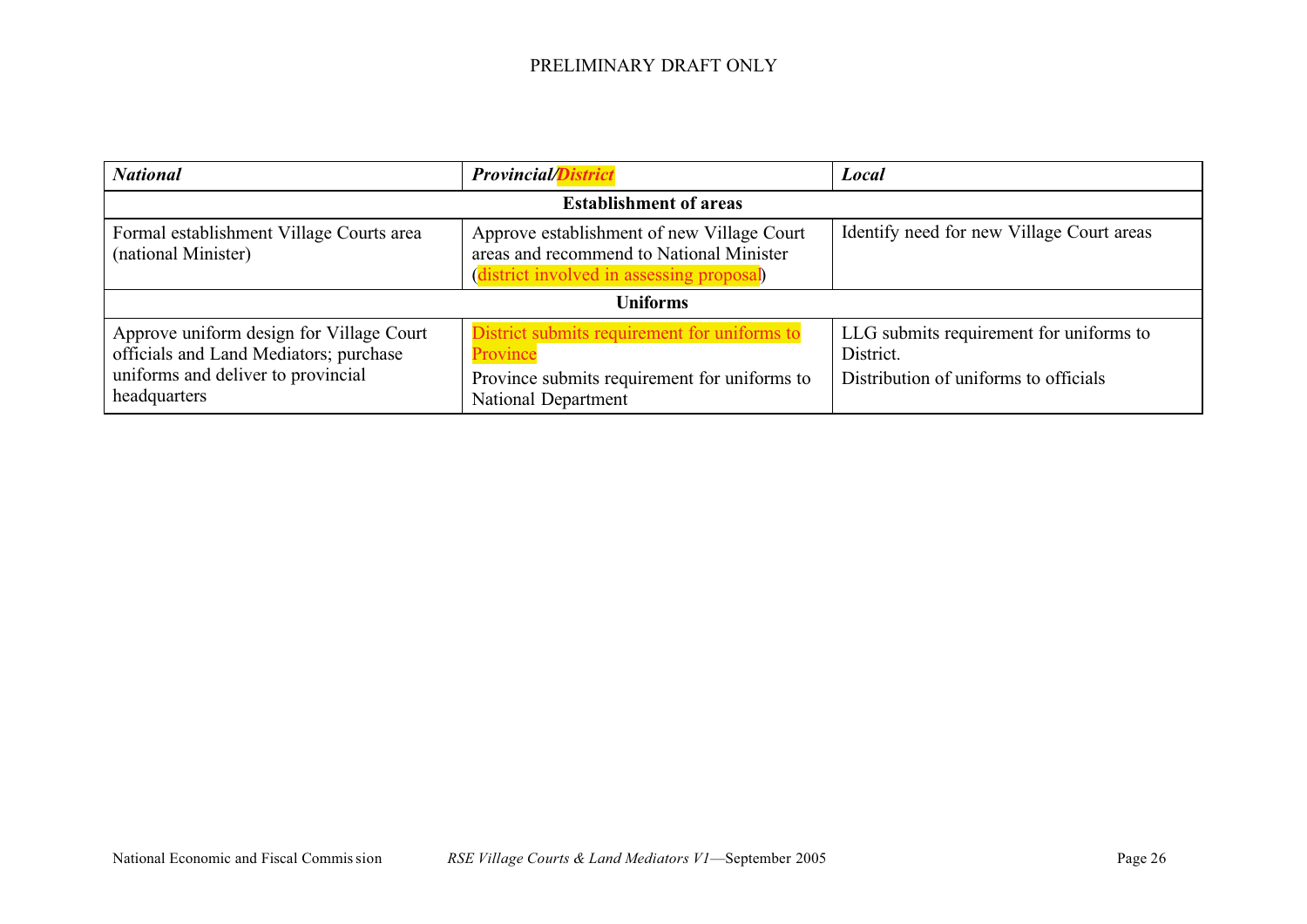### **Community-based corrections (probation; parole)**

| <b>National</b>                                                                                                                                                                                                               | <b>Provincial/District</b>                                                                                  | Local                                                                        |
|-------------------------------------------------------------------------------------------------------------------------------------------------------------------------------------------------------------------------------|-------------------------------------------------------------------------------------------------------------|------------------------------------------------------------------------------|
|                                                                                                                                                                                                                               | <b>Appointment of officials</b>                                                                             |                                                                              |
| Gazette appointment of Juvenile Court<br>Officers, parole officers and probation<br>officers                                                                                                                                  | Districts nominate candidates for appointment.                                                              |                                                                              |
|                                                                                                                                                                                                                               | Policy, procedures, operations, awareness                                                                   |                                                                              |
| Develop policy, procedures, inspection<br>format, deliver to provinces;                                                                                                                                                       | Conduct supervision of offenders in province                                                                | Oversight of work programs??? Provide<br>materials and report to district    |
| Operate regional offices of CBC (Department<br>of Attorney-General), monitor conduct of<br>community-based corrections by provinces                                                                                           | Provincial staff supervise and inspect volunteer<br>parole officers, juvenile court officers                |                                                                              |
| Develop awareness materials in three<br>languages; deliver to provincial headquarters                                                                                                                                         | Conduct awareness campaigns<br>Districts coordinate awareness campaigns,<br>meetings etc. at district level | Assist in organizing community meetings<br>Participate in awareness programs |
|                                                                                                                                                                                                                               | <b>Funding</b>                                                                                              |                                                                              |
| Provide funding for supervision of offenders;<br>create positions and budget salary of CBC<br>officers in province<br>Provide funding for allowances for<br>volunteers<br>Determine allowance rates for volunteer<br>officers | Distribute allowances to volunteers (districts<br>may be involved)                                          |                                                                              |